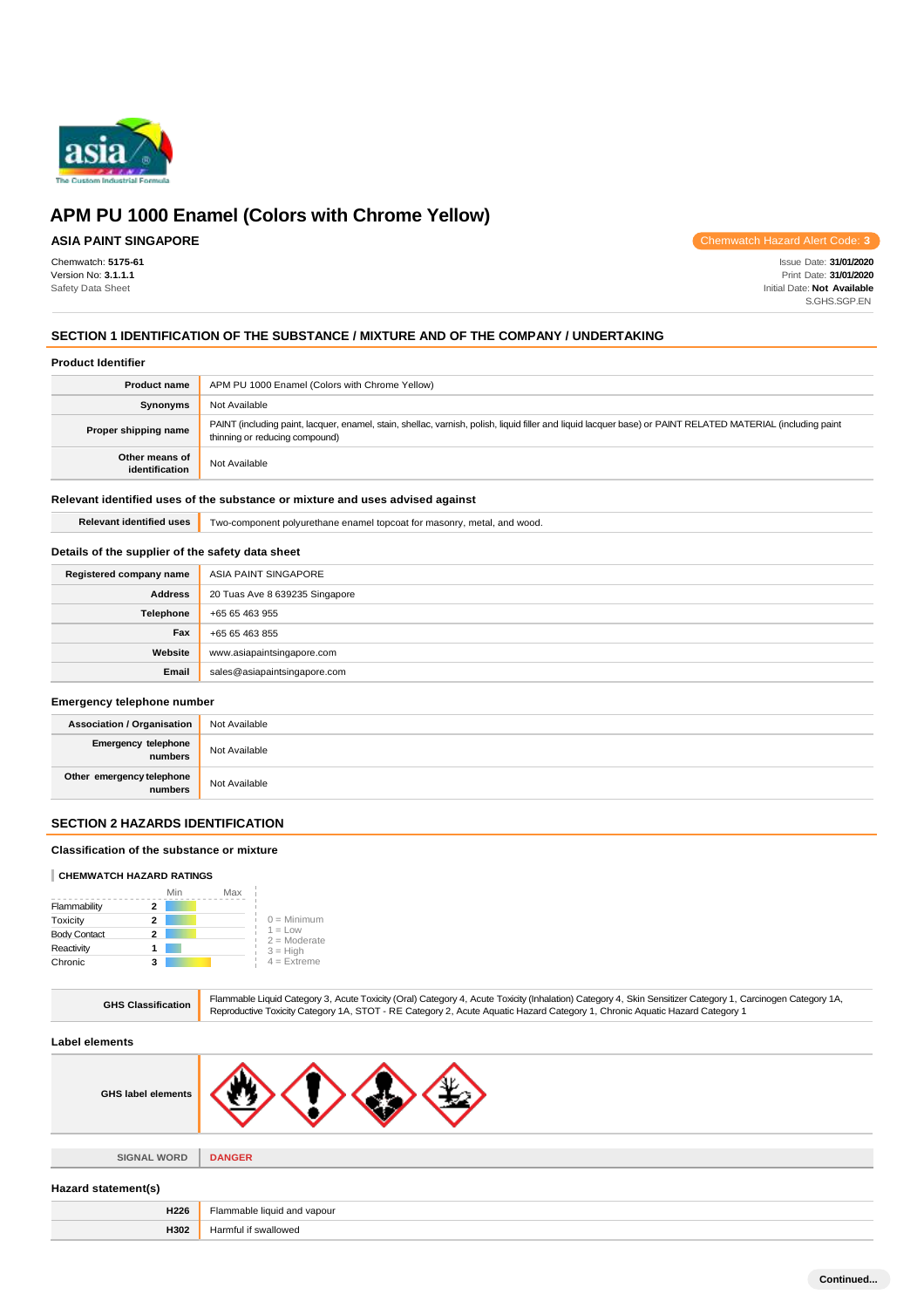Chemwatch:  $\xi$ Version No: **3** 

# **APM PU 1000 Enamel (Colors with Chrome Yellow)**

| H332        | Harmful if inhaled                                                |
|-------------|-------------------------------------------------------------------|
| <b>H317</b> | May cause an allergic skin reaction                               |
| <b>H350</b> | May cause cancer                                                  |
| <b>H360</b> | May damage fertility or the unborn child                          |
| H373        | May cause damage to organs through prolonged or repeated exposure |
| <b>H400</b> | Very toxic to aquatic life                                        |
| <b>H410</b> | Very toxic to aquatic life with long lasting effects              |

# **Precautionary statement(s) Prevention**

| P201 | Obtain special instructions before use.                                                        |
|------|------------------------------------------------------------------------------------------------|
| P210 | Keep away from heat, hot surfaces, sparks, open flames and other ignition sources. No smoking. |
| P233 | Keep container tightly closed.                                                                 |
| P260 | Do not breathe dust/fume/gas/mist/vapours/spray.                                               |
| P271 | Use only outdoors or in a well-ventilated area.                                                |
| P280 | Wear protective gloves/protective clothing/eye protection/face protection.                     |
| P240 | Ground/bond container and receiving equipment.                                                 |
| P241 | Use explosion-proof electrical/ventilating/lighting/intrinsically safe equipment.              |
| P242 | Use only non-sparking tools.                                                                   |
| P243 | Take precautionary measures against static discharge.                                          |
| P270 | Do not eat, drink or smoke when using this product.                                            |
| P273 | Avoid release to the environment.                                                              |
| P272 | Contaminated work clothing should not be allowed out of the workplace.                         |

### **Precautionary statement(s) Response**

| P308+P313      | IF exposed or concerned: Get medical advice/attention.                                              |
|----------------|-----------------------------------------------------------------------------------------------------|
| P370+P378      | In case of fire: Use alcohol resistant foam or normal protein foam for extinction.                  |
| P302+P352      | IF ON SKIN: Wash with plenty of water and soap                                                      |
| P333+P313      | If skin irritation or rash occurs: Get medical advice/attention.                                    |
| P362+P364      | Take off contaminated clothing and wash it before reuse.                                            |
| P391           | Collect spillage.                                                                                   |
| P301+P312      | IF SWALLOWED: Call a POISON CENTER/doctor/physician/first aider/if you feel unwell.                 |
| P303+P361+P353 | IF ON SKIN (or hair): Take off immediately all contaminated clothing. Rinse skin with water/shower. |
| P304+P340      | IF INHALED: Remove person to fresh air and keep comfortable for breathing.                          |
| P330           | Rinse mouth.                                                                                        |
|                |                                                                                                     |

#### **Precautionary statement(s) Storage**

| P403+P235 | Store in a well-ventilated place. Keep cool. |
|-----------|----------------------------------------------|
| P405      | Store locked up.                             |

### **Precautionary statement(s) Disposal**

**P501** Dispose of contents/container to authorised chemical landfill or if organic to high temperature incineration

# **SECTION 3 COMPOSITION / INFORMATION ON INGREDIENTS**

### **Substances**

See section below for composition of Mixtures

### **Mixtures**

| <b>CAS No</b> | %[weight] | <b>Name</b>                               |
|---------------|-----------|-------------------------------------------|
| 1344-37-2     | $10 - 30$ | lead sulfochromate                        |
| 64742-94-5    | < 10      | solvent naphtha petroleum, heavy aromatic |
| 111-15-9      | < 10      | 2-ethoxyethyl acetate                     |
| 123-86-4      | < 10      | n-butyl acetate                           |
| 1330-20-7     | -1        | xylene                                    |

# **SECTION 4 FIRST AID MEASURES**

**Description of first aid measures**

**Eye Contact**

If this product comes in contact with the eyes:

■ Wash out immediately with fresh running water.

Ensure complete irrigation of the eye by keeping eyelids apart and away from eye and moving the eyelids by occasionally lifting the upper and lower lids.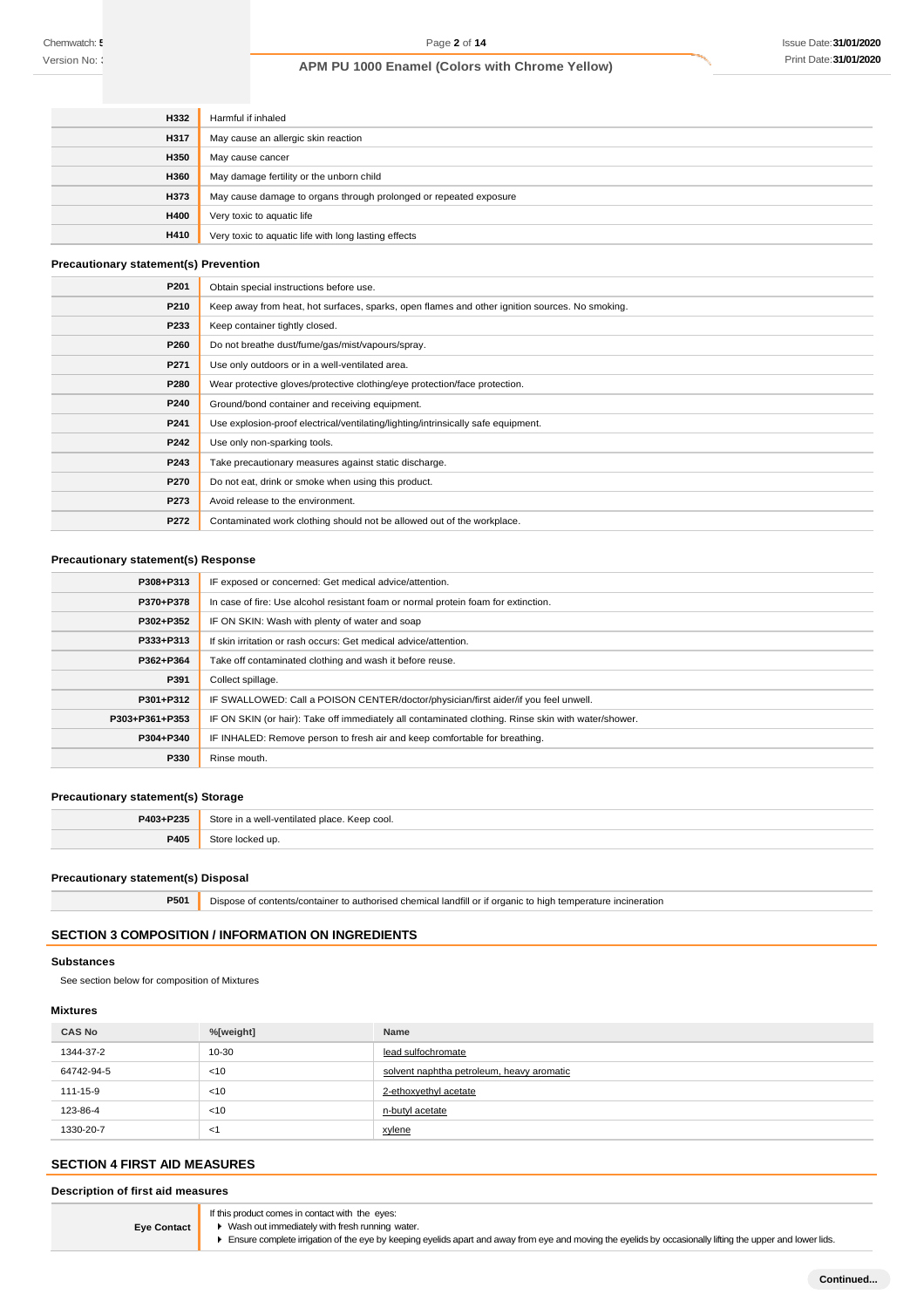|                     | Seek medical attention without delay; if pain persists or recurs seek medical attention.<br>Removal of contact lenses after an eye injury should only be undertaken by skilled personnel.                                                                                                                                                                                                                                                                                                  |
|---------------------|--------------------------------------------------------------------------------------------------------------------------------------------------------------------------------------------------------------------------------------------------------------------------------------------------------------------------------------------------------------------------------------------------------------------------------------------------------------------------------------------|
| <b>Skin Contact</b> | If skin contact occurs:<br>Immediately remove all contaminated clothing, including footwear.<br>Flush skin and hair with running water (and soap if available).<br>Seek medical attention in event of irritation.                                                                                                                                                                                                                                                                          |
| Inhalation          | If fumes or combustion products are inhaled remove from contaminated area.<br>Lay patient down. Keep warm and rested.<br>Prostheses such as false teeth, which may block airway, should be removed, where possible, prior to initiating first aid procedures.<br>Apply artificial respiration if not breathing, preferably with a demand valve resuscitator, bag-valve mask device, or pocket mask as trained. Perform CPR if<br>necessary.<br>Transport to hospital, or doctor.           |
| Ingestion           | If swallowed do <b>NOT</b> induce vomiting.<br>If vomiting occurs, lean patient forward or place on left side (head-down position, if possible) to maintain open airway and prevent aspiration.<br>Observe the patient carefully.<br>Never give liquid to a person showing signs of being sleepy or with reduced awareness; i.e. becoming unconscious.<br>Give water to rinse out mouth, then provide liquid slowly and as much as casualty can comfortably drink.<br>Seek medical advice. |

#### **Indication of any immediate medical attention and special treatment needed**

Any material aspirated during vomiting may produce lung injury. Therefore emesis should not be induced mechanically or pharmacologically. Mechanical means should be used if it is considered necessary to evacuate the stomach contents; these include gastric lavage after endotracheal intubation. If spontaneous vomiting has occurred after ingestion, the patient should be monitored for difficult breathing, as adverse effects of aspiration into the lungs may be delayed up to 48 hours.

For acute or short term repeated exposures to ethylene glycol:

- Early treatment of ingestion is important. Ensure emesis is satisfactory.
- Test and correct for metabolic acidosis and hypocalcaemia.
- Apply sustained diuresis when possible with hypertonic mannitol.
- Evaluate renal status and begin haemodialysis if indicated. [I.L.O]
- 
- Rapid absorption is an indication that emesis or lavage is effective only in the first few hours. Cathartics and charcoal are generally not effective.
- Correct acidosis, fluid/electrolyte balance and respiratory depression in the usual manner. Systemic acidosis (below 7.2) can be treated with intravenous sodium bicarbonate solution. Ethanol therapy prolongs the half-life of ethylene glycol and reduces the formation of toxic metabolites.
- 
- Pyridoxine and thiamine are cofactors for ethylene glycol metabolism and should be given (50 to 100 mg respectively) intramuscularly, four times per day for 2 days.
- Magnesium is also a cofactor and should be replenished. The status of 4-methylpyrazole, in the treatment regime, is still uncertain. For clearance of the material and its metabolites, haemodialysis is much superior to peritoneal dialysis.

#### [Ellenhorn and Barceloux: Medical Toxicology]

It has been suggested that there is a need for establishing a new biological exposure limit before a workshift that is clearly below 100 mmol ethoxy-acetic acids per mole creatinine in morning urine of people occupationally exposed to ethylene glycol ethers. This arises from the finding that an increase in urinary stones may be associated with such exposures. *Laitinen J., et al: Occupational & Environmental Medicine 1996; 53, 595-600*

For acute or short term repeated exposures to dichromates and chromates:

- Absorption occurs from the alimentary tract and lungs.
- The kidney excretes about 60% of absorbed chromate within 8 hours of ingestion. Urinary excretion may take up to 14 days.
- Establish airway, breathing and circulation. Assist ventilation.
- Induce emesis with Ipecac Syrup if patient is not convulsing, in coma or obtunded and if the gag reflex is present.
- Otherwise use gastric lavage with endotracheal intubation.
- Fluid balance is critical. Peritoneal dialysis, haemodialysis or exchange transfusion may be effective although available data is limited.
- British Anti-Lewisite, ascorbic acid, folic acid and EDTA are probably not effective.
- ▶ There are no antidotes
- Primary irritation, including chrome ulceration, may be treated with ointments comprising calcium-sodium-EDTA. This, together with the use of frequently renewed dressings, will ensure rapid healing of any ulcer which may develop.

The mechanism of action involves the reduction of Cr (VI) to Cr(III) and subsequent chelation; the irritant effect of Cr(III)/ protein complexes is thus avoided. [ILO Encyclopedia]

#### [Ellenhorn and Barceloux: Medical Toxicology]

For acute or short term repeated exposures to xylene:

- Gastro-intestinal absorption is significant with ingestions. For ingestions exceeding 1-2 ml (xylene)/kg, intubation and lavage with cuffed endotracheal tube is recommended. The use of charcoal and cathartics is equivocal.
- Pulmonary absorption is rapid with about 60-65% retained at rest.
- Primary threat to life from ingestion and/or inhalation, is respiratory failure.
- ▶ Patients should be quickly evaluated for signs of respiratory distress (e.g. cyanosis, tachypnoea, intercostal retraction, obtundation) and given oxygen. Patients with inadequate tidal volumes or poor arterial blood gases (pO2 < 50 mm Hg or pCO2 > 50 mm Hg) should be intubated.
- Arrhythmias complicate some hydrocarbon ingestion and/or inhalation and electrocardiographic evidence of myocardial injury has been reported; intravenous lines and cardiac monitors should be established in obviously symptomatic patients. The lungs excrete inhaled solvents, so that hyperventilation improves clearance
- A chest x-ray should be taken immediately after stabilisation of breathing and circulation to document aspiration and detect the presence of pneumothorax.
- Epinephrine (adrenalin) is not recommended for treatment of bronchospasm because of potential myocardial sensitisation to catecholamines. Inhaled cardioselective bronchodilators (e.g. Alupent, Salbutamol) are the preferred agents, with aminophylline a second choice.

BIOLOGICAL EXPOSURE INDEX - BEI

These represent the determinants observed in specimens collected from a healthy worker exposed at the Exposure Standard (ES or TLV):

| Determinant                                                                                | Index                | Sampling Time       | Comments |
|--------------------------------------------------------------------------------------------|----------------------|---------------------|----------|
| Methylhippu-ric acids in urine                                                             | 1.5 gm/gm creatinine | End of shift        |          |
|                                                                                            | 2 mg/min             | Last 4 hrs of shift |          |
| Gastric acids solubilise lead and its salts and lead absorption occurs in the small bowel. |                      |                     |          |

- Particles of less than 1 um diameter are substantially absorbed by the alveoli following inhalation. Lead is distributed to the red blood cells and has a half-life of 35 days. It is subsequently redistributed to soft tissue & bone-stores or eliminated. The kidney accounts for 75% of daily lead loss; integumentary and alimentary losses account for the remainder.
- Keurasthenic symptoms are the most common symptoms of intoxication. Lead toxicity produces a classic motor neuropathy. Acute encephalopathy appears infrequently in adults. Diazepam is the best drug for seizures.
- Whole-blood lead is the best measure of recent exposure; free erythrocyte protoporphyrin (FEP) provides the best screening for chronic exposure. Obvious clinical symptoms occur in adults when whole-blood lead exceeds 80 ug/dL.
- British Anti-Lewisite is an effective antidote and enhances faecal and urinary excretion of lead. The onset of action of BAL is about 30 minutes and most of the chelated metal complex is excreted in 4-6 hours, primarily in the bile. Adverse reaction appears in up to 50% of patients given BAL in doses exceeding 5 mg/kg. CaNa2EDTA has also been used alone or in concert with BAL as an antidote. D-penicillamine is the usual oral agent for mobilisation of bone lead; its use in the treatment of lead poisoning remains investigational. 2,3-dimercapto-1-propanesulfonic acid (DMPS) and dimercaptosuccinic acid (DMSA) are water soluble analogues of BAL and their effectiveness is undergoing review. As a rule, stop BAL if lead decreases below 50 ug/dL; stop CaNa2EDTA if blood lead decreases below 40 ug/dL or urinary lead drops below 2 mg/24hrs.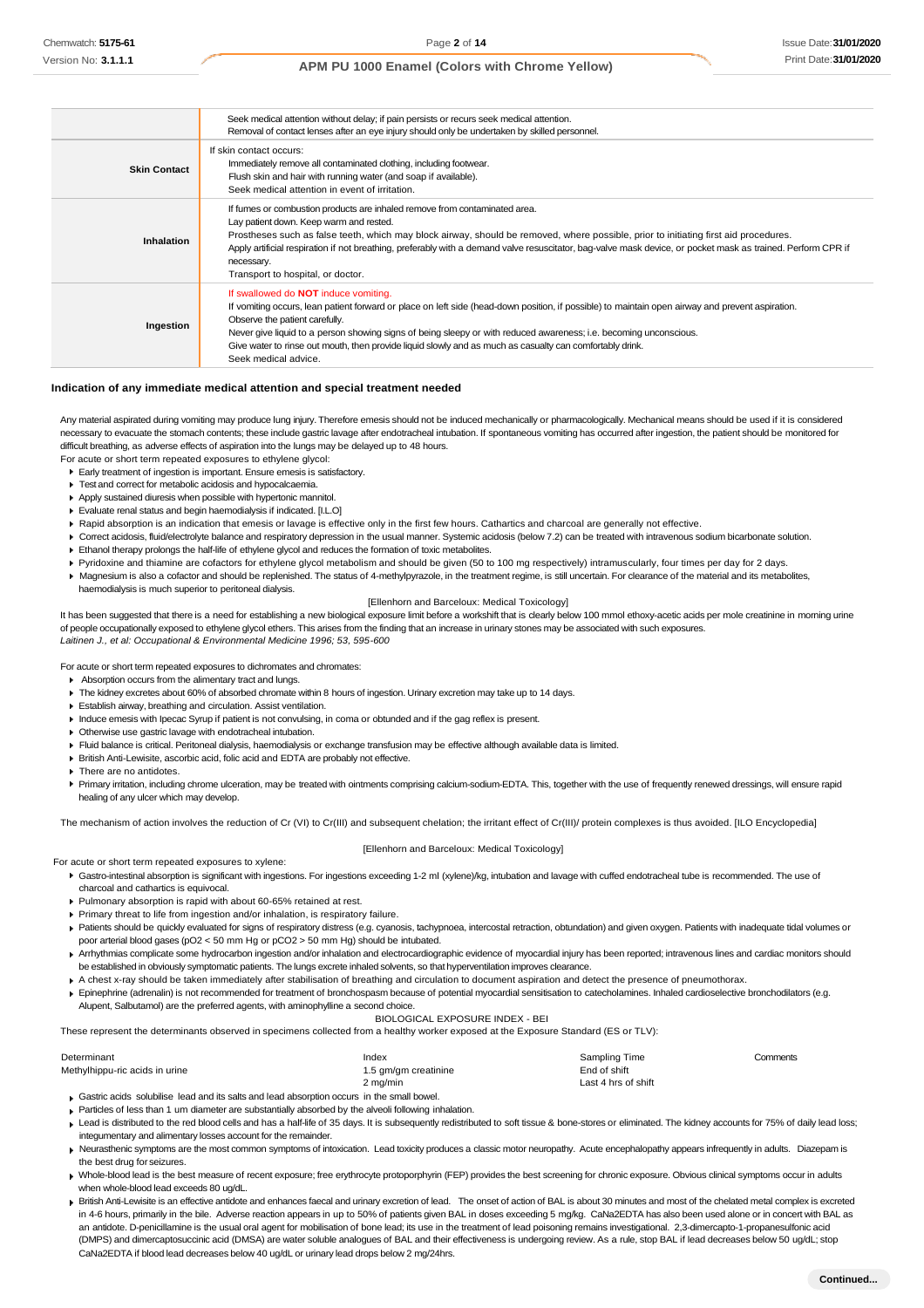[Ellenhorn & Barceloux: Medical Toxicology]

#### BIOLOGICAL EXPOSURE INDEX - BEI

These represent the determinants observed in specimens collected from a healthy worker who has been exposed at the Exposure Standard (ES or TLV):

| Determinant                     | Index                                             | Sampling Time          | Comments |
|---------------------------------|---------------------------------------------------|------------------------|----------|
| 1. Lead in blood                | 30 ug/100 ml                                      | <b>Not Critical</b>    |          |
| 2. Lead in urine                | 150 ug/gm creatinine                              | <b>Not Critical</b>    |          |
| 3. Zinc protoporphyrin in blood | 250 ug/100 ml erythrocytes OR 100 ug/100 ml blood | After 1 month exposure |          |

B: Background levels occur in specimens collected from subjects **NOT** exposed.

### **SECTION 5 FIREFIGHTING MEASURES**

### **Extinguishing media**

| . .<br>. . |                                                                                                                                       |
|------------|---------------------------------------------------------------------------------------------------------------------------------------|
|            | ▶ Foam.<br>▶ Dry chemical powder.<br>▶ BCF (where regulations permit).<br>Carbon dioxide.<br>▶ Water spray or fog - Large fires only. |
|            |                                                                                                                                       |

### **Special hazards arising from the substrate or mixture**

| <b>Fire Incompatibility</b> |
|-----------------------------|
|-----------------------------|

**Fire Incompatibility** Avoid contamination with oxidising agents i.e. nitrates, oxidising acids, chlorine bleaches, pool chlorine etc. as ignition may result

### **Advice for firefighters**

| <b>Fire Fighting</b>         | Alert Fire Brigade and tell them location and nature of hazard.<br>May be violently or explosively reactive.<br>Wear breathing apparatus plus protective gloves.<br>Prevent, by any means available, spillage from entering drains or water course.<br>If safe, switch off electrical equipment until vapour fire hazard removed.                                                                                                                                                                                                                                                       |
|------------------------------|-----------------------------------------------------------------------------------------------------------------------------------------------------------------------------------------------------------------------------------------------------------------------------------------------------------------------------------------------------------------------------------------------------------------------------------------------------------------------------------------------------------------------------------------------------------------------------------------|
|                              | Use water delivered as a fine spray to control fire and cool adjacent area.<br>Avoid spraying water onto liquid pools.<br><b>DO NOT</b> approach containers suspected to be hot.<br>Cool fire exposed containers with water spray from a protected location.<br>If safe to do so, remove containers from path of fire.                                                                                                                                                                                                                                                                  |
| <b>Fire/Explosion Hazard</b> | Liquid and vapour are flammable.<br>Moderate fire hazard when exposed to heat or flame.<br>Vapour forms an explosive mixture with air.<br>Moderate explosion hazard when exposed to heat or flame.<br>Vapour may travel a considerable distance to source of ignition.<br>Heating may cause expansion or decomposition leading to violent rupture of containers.<br>On combustion, may emit toxic fumes of carbon monoxide (CO).<br>Combustion products include,: carbon dioxide (CO2), sulfur oxides (SOx), metal oxides, other pyrolysis products typical of burning organic material |

### **SECTION 6 ACCIDENTAL RELEASE MEASURES**

### **Personal precautions, protective equipment and emergency procedures**

| Clear area of personnel and move upwind.<br>Alert Fire Brigade and tell them location and nature of hazard.<br>May be violently or explosively reactive.<br>Wear breathing apparatus plus protective gloves.<br>Prevent, by any means available, spillage from entering drains or water course.<br>Consider evacuation (or protect in place).<br>No smoking, naked lights or ignition sources.<br>Increase ventilation.<br><b>Major Spills</b><br>Stop leak if safe to do so.<br>Water spray or fog may be used to disperse /absorb vapour.<br>Contain spill with sand, earth or vermiculite.<br>Use only spark-free shovels and explosion proof equipment.<br>Collect recoverable product into labelled containers for recycling.<br>Absorb remaining product with sand, earth or vermiculite.<br>Collect solid residues and seal in labelled drums for disposal.<br>Wash area and prevent runoff into drains.<br>If contamination of drains or waterways occurs, advise emergency services.<br>Personal Protective Equipment advice is contained in Section 8 of the SDS. | <b>Minor Spills</b> | Remove all ignition sources.<br>Clean up all spills immediately.<br>Avoid breathing vapours and contact with skin and eyes.<br>Control personal contact with the substance, by using protective equipment.<br>Contain and absorb small quantities with vermiculite or other absorbent material.<br>Wipe up.<br>Collect residues in a flammable waste container. |
|-----------------------------------------------------------------------------------------------------------------------------------------------------------------------------------------------------------------------------------------------------------------------------------------------------------------------------------------------------------------------------------------------------------------------------------------------------------------------------------------------------------------------------------------------------------------------------------------------------------------------------------------------------------------------------------------------------------------------------------------------------------------------------------------------------------------------------------------------------------------------------------------------------------------------------------------------------------------------------------------------------------------------------------------------------------------------------|---------------------|-----------------------------------------------------------------------------------------------------------------------------------------------------------------------------------------------------------------------------------------------------------------------------------------------------------------------------------------------------------------|
|                                                                                                                                                                                                                                                                                                                                                                                                                                                                                                                                                                                                                                                                                                                                                                                                                                                                                                                                                                                                                                                                             |                     |                                                                                                                                                                                                                                                                                                                                                                 |
|                                                                                                                                                                                                                                                                                                                                                                                                                                                                                                                                                                                                                                                                                                                                                                                                                                                                                                                                                                                                                                                                             |                     |                                                                                                                                                                                                                                                                                                                                                                 |

### **SECTION 7 HANDLING AND STORAGE**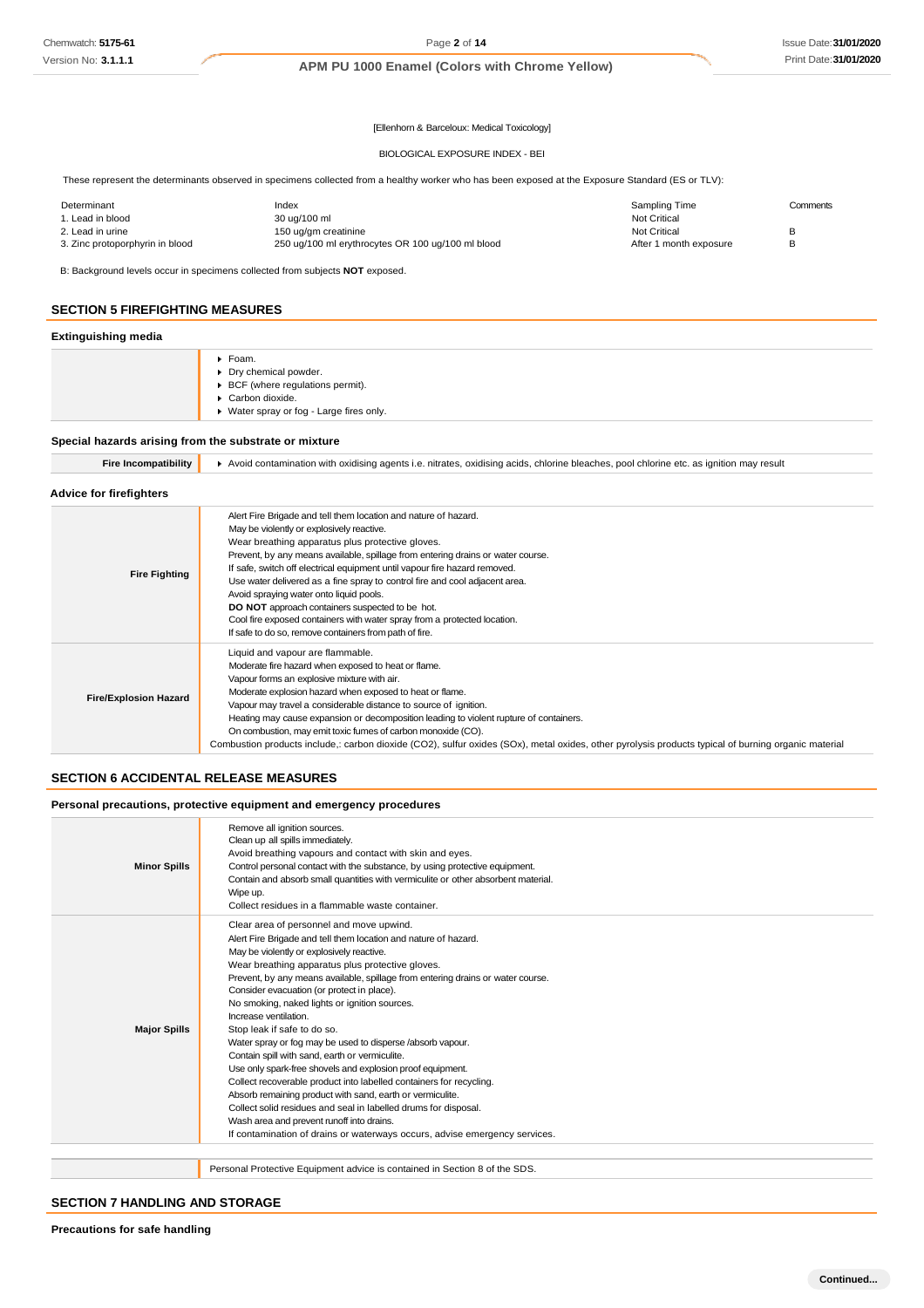| Safe handling            | Containers, even those that have been emptied, may contain explosive vapours.<br>Do NOT cut, drill, grind, weld or perform similar operations on or near containers.<br>DO NOT allow clothing wet with material to stay in contact with skin<br>Avoid all personal contact, including inhalation.<br>Wear protective clothing when risk of overexposure occurs.<br>Use in a well-ventilated area.<br>Prevent concentration in hollows and sumps.<br>DO NOT enter confined spaces until atmosphere has been checked.<br>Avoid smoking, naked lights or ignition sources.<br>Avoid generation of static electricity.<br><b>DO NOT</b> use plastic buckets.<br>Earth all lines and equipment.<br>Use spark-free tools when handling.<br>Avoid contact with incompatible materials.<br>When handling, DO NOT eat, drink or smoke.<br>Keep containers securely sealed when not in use.<br>Avoid physical damage to containers.<br>Always wash hands with soap and water after handling.<br>Work clothes should be laundered separately.<br>Use good occupational work practice.<br>Observe manufacturer's storage and handling recommendations contained within this MSDS.<br>Atmosphere should be regularly checked against established exposure standards to ensure safe working conditions.                                                                                                                                                                                                                                                                                                                                                                                                                                                                              |
|--------------------------|------------------------------------------------------------------------------------------------------------------------------------------------------------------------------------------------------------------------------------------------------------------------------------------------------------------------------------------------------------------------------------------------------------------------------------------------------------------------------------------------------------------------------------------------------------------------------------------------------------------------------------------------------------------------------------------------------------------------------------------------------------------------------------------------------------------------------------------------------------------------------------------------------------------------------------------------------------------------------------------------------------------------------------------------------------------------------------------------------------------------------------------------------------------------------------------------------------------------------------------------------------------------------------------------------------------------------------------------------------------------------------------------------------------------------------------------------------------------------------------------------------------------------------------------------------------------------------------------------------------------------------------------------------------------------------------------------------------------------------------------------------------------|
| <b>Other information</b> | Store in original containers in approved flammable liquid storage area.<br>Store away from incompatible materials in a cool, dry, well-ventilated area.<br>DO NOT store in pits, depressions, basements or areas where vapours may be trapped.<br>No smoking, naked lights, heat or ignition sources.<br>Storage areas should be clearly identified, well illuminated, clear of obstruction and accessible only to trained and authorised personnel - adequate security<br>must be provided so that unauthorised personnel do not have access.<br>Store according to applicable regulations for flammable materials for storage tanks, containers, piping, buildings, rooms, cabinets, allowable quantities and<br>minimum storage distances.<br>Use non-sparking ventilation systems, approved explosion proof equipment and intrinsically safe electrical systems.<br>Have appropriate extinguishing capability in storage area (e.g. portable fire extinguishers - dry chemical, foam or carbon dioxide) and flammable gas<br>detectors.<br>Keep adsorbents for leaks and spills readily available.<br>Protect containers against physical damage and check regularly for leaks.<br>Observe manufacturer's storage and handling recommendations contained within this MSDS.<br>In addition, for tank storages (where appropriate):<br>Store in grounded, properly designed and approved vessels and away from incompatible materials.<br>For bulk storages, consider use of floating roof or nitrogen blanketed vessels; where venting to atmosphere is possible, equip storage tank vents with flame<br>arrestors; inspect tank vents during winter conditions for vapour/ice build-up.<br>Storage tanks should be above ground and diked to hold entire contents. |

### **Conditions for safe storage, including any incompatibilities**

| Suitable container      | Packing as supplied by manufacturer.<br>Plastic containers may only be used if approved for flammable liquid.<br>Check that containers are clearly labelled and free from leaks.<br>For low viscosity materials (i): Drums and jerry cans must be of the non-removable head type. (ii): Where a can is to be used as an inner package, the can<br>must have a screwed enclosure.<br>For materials with a viscosity of at least 2680 cSt. (23 deg. C)<br>For manufactured product having a viscosity of at least 250 cSt. (23 deg. C)<br>Manufactured product that requires stirring before use and having a viscosity of at least 20 cSt (25 deg. C): (i) Removable head packaging; (ii) Cans with<br>friction closures and (iii) low pressure tubes and cartridges may be used.<br>Where combination packages are used, and the inner packages are of glass, there must be sufficient inert cushioning material in contact with inner and outer<br>packages<br>In addition, where inner packagings are glass and contain liquids of packing group I there must be sufficient inert absorbent to absorb any spillage, unless<br>the outer packaging is a close fitting moulded plastic box and the substances are not incompatible with the plastic.                                                                                                                                                                                                                                                                                                                                                                                                                                                                                                                                                                                                                                                                                                                   |
|-------------------------|------------------------------------------------------------------------------------------------------------------------------------------------------------------------------------------------------------------------------------------------------------------------------------------------------------------------------------------------------------------------------------------------------------------------------------------------------------------------------------------------------------------------------------------------------------------------------------------------------------------------------------------------------------------------------------------------------------------------------------------------------------------------------------------------------------------------------------------------------------------------------------------------------------------------------------------------------------------------------------------------------------------------------------------------------------------------------------------------------------------------------------------------------------------------------------------------------------------------------------------------------------------------------------------------------------------------------------------------------------------------------------------------------------------------------------------------------------------------------------------------------------------------------------------------------------------------------------------------------------------------------------------------------------------------------------------------------------------------------------------------------------------------------------------------------------------------------------------------------------------------------------------------------------------------------------------------------------------------|
| Storage incompatibility | Vigorous reactions, sometimes amounting to explosions, can result from the contact between aromatic rings and strong oxidising agents.<br>Aromatics can react exothermically with bases and with diazo compounds.<br>For alkyl aromatics:<br>The alkyl side chain of aromatic rings can undergo oxidation by several mechanisms. The most common and dominant one is the attack by oxidation at benzylic<br>carbon as the intermediate formed is stabilised by resonance structure of the ring.<br>Following reaction with oxygen and under the influence of sunlight, a hydroperoxide at the alpha-position to the aromatic ring, is the primary oxidation product<br>formed (provided a hydrogen atom is initially available at this position) - this product is often short-lived but may be stable dependent on the nature of the<br>aromatic substitution; a secondary C-H bond is more easily attacked than a primary C-H bond whilst a tertiary C-H bond is even more susceptible to attack<br>by oxygen<br>Monoalkylbenzenes may subsequently form monocarboxylic acids; alkyl naphthalenes mainly produce the corresponding naphthalene carboxylic acids.<br>Oxidation in the presence of transition metal salts not only accelerates but also selectively decomposes the hydroperoxides.<br>Hock-rearrangement by the influence of strong acids converts the hydroperoxides to hemiacetals. Peresters formed from the hydroperoxides undergo<br>Criegee rearrangement easily.<br>Alkali metals accelerate the oxidation while CO2 as co-oxidant enhances the selectivity.<br>Microwave conditions give improved yields of the oxidation products.<br>Photo-oxidation products may occur following reaction with hydroxyl radicals and NOx - these may be components of photochemical smogs.<br>Oxidation of Alkylaromatics: T.S.S Rao and Shubhra Awasthi: E-Journal of Chemistry Vol 4, No. 1, pp 1-13 January 2007<br>Avoid reaction with oxidising agents |

# **SECTION 8 EXPOSURE CONTROLS / PERSONAL PROTECTION**

### **Control parameters**

| <b>OCCUPATIONAL EXPOSURE LIMITS (OEL)</b> |            |                      |            |             |      |              |
|-------------------------------------------|------------|----------------------|------------|-------------|------|--------------|
| <b>INGREDIENT DATA</b>                    |            |                      |            |             |      |              |
| Source                                    | Ingredient | <b>Material name</b> | <b>TWA</b> | <b>STEL</b> | Peak | <b>Notes</b> |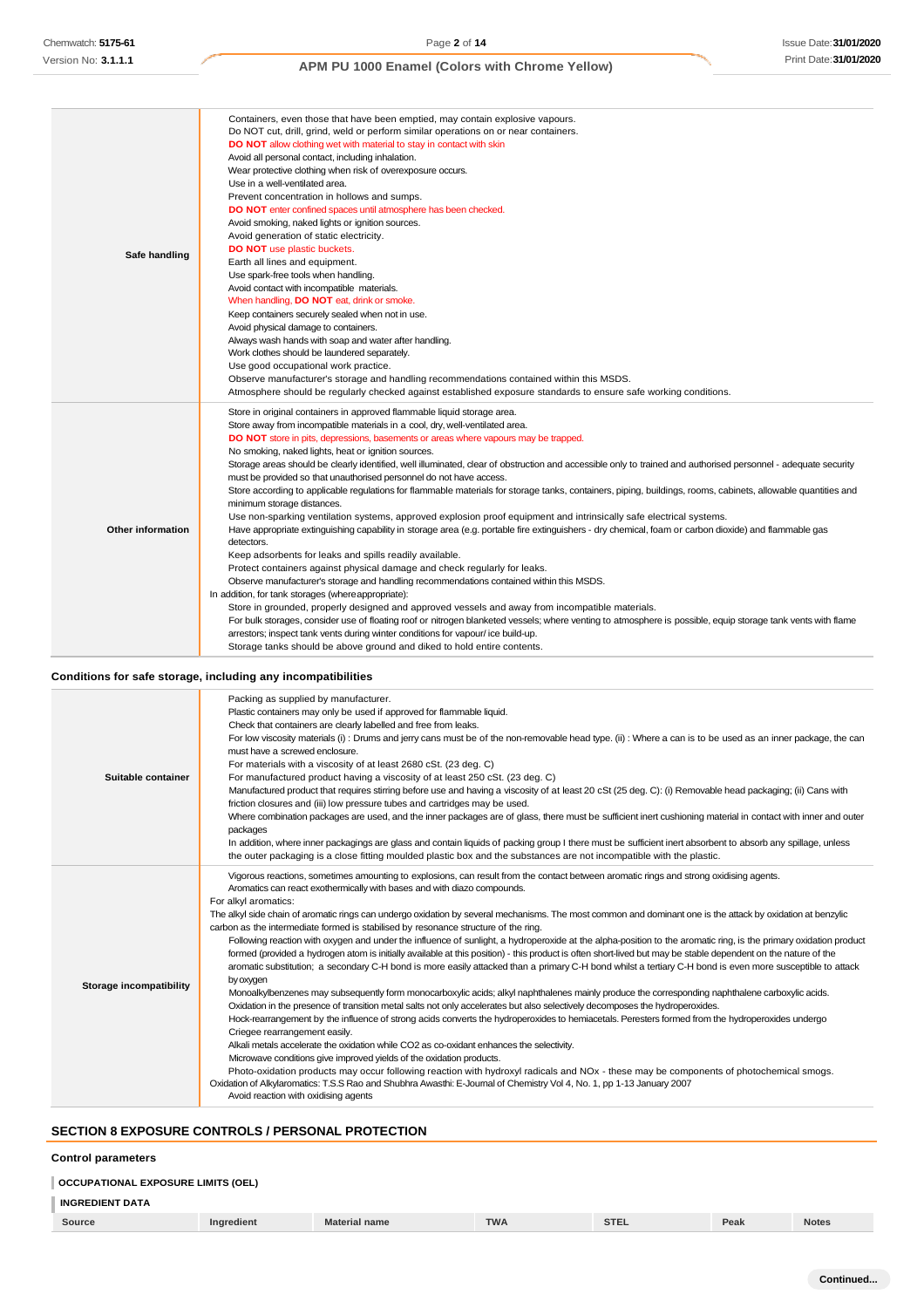Version No: **3.1.1.1**

# **APM PU 1000 Enamel (Colors with Chrome Yellow)**

| Singapore Permissible<br><b>Exposure Limits of Toxic</b><br><b>Substances</b> | 2-ethoxyethyl acetate | 2-Ethoxyethyl acetate (EGEEA) | $27 \text{ mg/m}$ $3 / 5 \text{ ppm}$ | Not Available       | Not Available | Not Available |
|-------------------------------------------------------------------------------|-----------------------|-------------------------------|---------------------------------------|---------------------|---------------|---------------|
| Singapore Permissible<br><b>Exposure Limits of Toxic</b><br><b>Substances</b> | n-butyl acetate       | n-Butvl acetate               | 713 mg/m3 / 150 ppm                   | 200 mg/m3 / 950 ppm | Not Available | Not Available |
| Singapore Permissible<br><b>Exposure Limits of Toxic</b><br>Substances        | xvlene                | Xvlene                        | 434 mg/m3 / 100 ppm                   | 150 mg/m3 / 651 ppm | Not Available | Not Available |

### **EMERGENCY LIMITS**

| Ingredient                                   | <b>Material name</b>   | TEEL-1        |                     | TEEL-2        | TEEL-3        |
|----------------------------------------------|------------------------|---------------|---------------------|---------------|---------------|
| 2-ethoxyethyl acetate                        | Ethoxyethylacetate, 2- | 15 ppm        |                     | 420 ppm       | 2500 ppm      |
| n-butyl acetate                              | Butyl acetate, n-      | Not Available |                     | Not Available | Not Available |
| xylene                                       | Xylenes                | Not Available |                     | Not Available | Not Available |
|                                              |                        |               |                     |               |               |
| Ingredient                                   | <b>Original IDLH</b>   |               | <b>Revised IDLH</b> |               |               |
| lead sulfochromate                           | 700 mg/m3              |               | 100 mg/m3           |               |               |
| solvent naphtha petroleum,<br>heavy aromatic | Not Available          |               | Not Available       |               |               |

| 2-ethoxyethyl acetate | 2,500 ppm  | 500 ppm         |
|-----------------------|------------|-----------------|
| n-butyl acetate       | 10,000 ppm | 1,700 [LEL] ppm |
| xylene                | 1,000 ppm  | 900 ppm         |
|                       |            |                 |

# **Exposure controls**

| Appropriate engineering<br>controls | Engineering controls are used to remove a hazard or place a barrier between the worker and the hazard. Well-designed engineering controls can be highly<br>effective in protecting workers and will typically be independent of worker interactions to provide this high level of protection.<br>The basic types of engineering controls are:<br>Process controls which involve changing the way a job activity or process is done to reduce the risk.<br>Enclosure and/or isolation of emission source which keeps a selected hazard "physically" away from the worker and ventilation that strategically "adds" and<br>"removes" air in the work environment. Ventilation can remove or dilute an air contaminant if designed properly. The design of a ventilation system must match<br>the particular process and chemical or contaminant in use.<br>Employers may need to use multiple types of controls to prevent employee overexposure.<br>Employees exposed to confirmed human carcinogens should be authorized to do so by the employer, and work in a regulated area.<br>Work should be undertaken in an isolated system such as a "glove-box". Employees should wash their hands and arms upon completion of the assigned task<br>and before engaging in other activities not associated with the isolated system.<br>Within regulated areas, the carcinogen should be stored in sealed containers, or enclosed in a closed system, including piping systems, with any sample<br>ports or openings closed while the carcinogens are contained within.<br>Open-vessel systems are prohibited.<br>Each operation should be provided with continuous local exhaust ventilation so that air movement is always from ordinary work areas to the operation.<br>Exhaust air should not be discharged to regulated areas, non-regulated areas or the external environment unless decontaminated. Clean make-up air should<br>be introduced in sufficient volume to maintain correct operation of the local exhaust system.<br>For maintenance and decontamination activities, authorized employees entering the area should be provided with and required to wear clean, impervious<br>garments, including gloves, boots and continuous-air supplied hood. Prior to removing protective garments the employee should undergo decontamination<br>and be required to shower upon removal of the garments and hood.<br>Except for outdoor systems, regulated areas should be maintained under negative pressure (with respect to non-regulated areas).<br>Local exhaust ventilation requires make-up air be supplied in equal volumes to replaced air.<br>Laboratory hoods must be designed and maintained so as to draw air inward at an average linear face velocity of 0.76 m/sec with a minimum of 0.64 m/sec.<br>Design and construction of the fume hood requires that insertion of any portion of the employees body, other than hands and arms, be disallowed. |
|-------------------------------------|-------------------------------------------------------------------------------------------------------------------------------------------------------------------------------------------------------------------------------------------------------------------------------------------------------------------------------------------------------------------------------------------------------------------------------------------------------------------------------------------------------------------------------------------------------------------------------------------------------------------------------------------------------------------------------------------------------------------------------------------------------------------------------------------------------------------------------------------------------------------------------------------------------------------------------------------------------------------------------------------------------------------------------------------------------------------------------------------------------------------------------------------------------------------------------------------------------------------------------------------------------------------------------------------------------------------------------------------------------------------------------------------------------------------------------------------------------------------------------------------------------------------------------------------------------------------------------------------------------------------------------------------------------------------------------------------------------------------------------------------------------------------------------------------------------------------------------------------------------------------------------------------------------------------------------------------------------------------------------------------------------------------------------------------------------------------------------------------------------------------------------------------------------------------------------------------------------------------------------------------------------------------------------------------------------------------------------------------------------------------------------------------------------------------------------------------------------------------------------------------------------------------------------------------------------------------------------------------------------------------------------------------------------------------------------------------------------------------------------------------------------------------------------------------------------------------------------------------------------------------------------------------------------------------------------------------------------------------------|
| <b>Personal protection</b>          |                                                                                                                                                                                                                                                                                                                                                                                                                                                                                                                                                                                                                                                                                                                                                                                                                                                                                                                                                                                                                                                                                                                                                                                                                                                                                                                                                                                                                                                                                                                                                                                                                                                                                                                                                                                                                                                                                                                                                                                                                                                                                                                                                                                                                                                                                                                                                                                                                                                                                                                                                                                                                                                                                                                                                                                                                                                                                                                                                                         |
| Eye and face protection             | Safety glasses with side shields.<br>Chemical goggles.<br>▶ Contact lenses may pose a special hazard; soft contact lenses may absorb and concentrate irritants. A written policy document, describing the wearing of<br>lenses or restrictions on use, should be created for each workplace or task. This should include a review of lens absorption and adsorption for the class of<br>chemicals in use and an account of injury experience. Medical and first-aid personnel should be trained in their removal and suitable equipment should be<br>readily available. In the event of chemical exposure, begin eye irrigation immediately and remove contact lens as soon as practicable. Lens should be removed<br>at the first signs of eye redness or irritation - lens should be removed in a clean environment only after workers have washed hands thoroughly. [CDC NIOSH<br>Current Intelligence Bulletin 59], [AS/NZS 1336 or national equivalent]                                                                                                                                                                                                                                                                                                                                                                                                                                                                                                                                                                                                                                                                                                                                                                                                                                                                                                                                                                                                                                                                                                                                                                                                                                                                                                                                                                                                                                                                                                                                                                                                                                                                                                                                                                                                                                                                                                                                                                                                            |
| <b>Skin protection</b>              | See Hand protection below                                                                                                                                                                                                                                                                                                                                                                                                                                                                                                                                                                                                                                                                                                                                                                                                                                                                                                                                                                                                                                                                                                                                                                                                                                                                                                                                                                                                                                                                                                                                                                                                                                                                                                                                                                                                                                                                                                                                                                                                                                                                                                                                                                                                                                                                                                                                                                                                                                                                                                                                                                                                                                                                                                                                                                                                                                                                                                                                               |
| <b>Hands/feet protection</b>        | Wear chemical protective gloves, e.g. PVC.<br>▶ Wear safety footwear or safety gumboots, e.g. Rubber<br><b>NOTE:</b><br>The material may produce skin sensitisation in predisposed individuals. Care must be taken, when removing gloves and other protective equipment, to avoid<br>all possible skin contact.<br>► Contaminated leather items, such as shoes, belts and watch-bands should be removed and destroyed.<br>The selection of suitable gloves does not only depend on the material, but also on further marks of quality which vary from manufacturer to manufacturer. Where<br>the chemical is a preparation of several substances, the resistance of the glove material can not be calculated in advance and has therefore to be checked prior<br>to the application.<br>The exact break through time for substances has to be obtained from the manufacturer of the protective gloves and has to be observed when making a final<br>choice.<br>Suitability and durability of glove type is dependent on usage. Important factors in the selection of gloves include:<br>$\blacktriangleright$ frequency and duration of contact,<br>chemical resistance of glove material,                                                                                                                                                                                                                                                                                                                                                                                                                                                                                                                                                                                                                                                                                                                                                                                                                                                                                                                                                                                                                                                                                                                                                                                                                                                                                                                                                                                                                                                                                                                                                                                                                                                                                                                                                                              |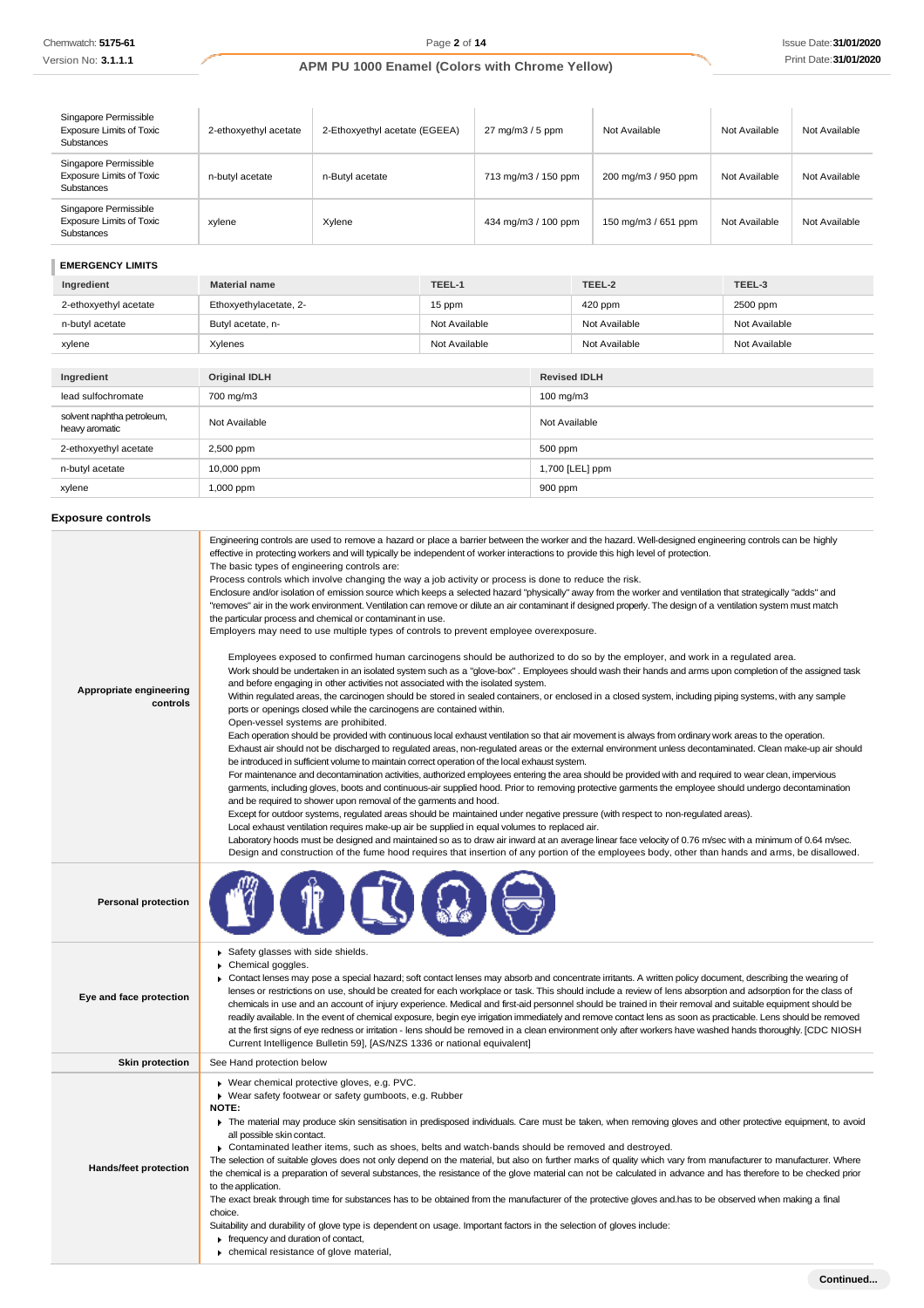|                        | glove thickness and                                                                                                                                                                                                                                                                                                                                                                                                                                                                                                                                                                                                                                                                                                                                                                                                                                                                                                                                                                                                                                                                                                                                                                                                                                                                                                                                                                                                                                                                                                                                                                                                                                                                                                                                                                                                                                                           |
|------------------------|-------------------------------------------------------------------------------------------------------------------------------------------------------------------------------------------------------------------------------------------------------------------------------------------------------------------------------------------------------------------------------------------------------------------------------------------------------------------------------------------------------------------------------------------------------------------------------------------------------------------------------------------------------------------------------------------------------------------------------------------------------------------------------------------------------------------------------------------------------------------------------------------------------------------------------------------------------------------------------------------------------------------------------------------------------------------------------------------------------------------------------------------------------------------------------------------------------------------------------------------------------------------------------------------------------------------------------------------------------------------------------------------------------------------------------------------------------------------------------------------------------------------------------------------------------------------------------------------------------------------------------------------------------------------------------------------------------------------------------------------------------------------------------------------------------------------------------------------------------------------------------|
|                        | dexterity                                                                                                                                                                                                                                                                                                                                                                                                                                                                                                                                                                                                                                                                                                                                                                                                                                                                                                                                                                                                                                                                                                                                                                                                                                                                                                                                                                                                                                                                                                                                                                                                                                                                                                                                                                                                                                                                     |
|                        | Select gloves tested to a relevant standard (e.g. Europe EN 374, US F739, AS/NZS 2161.1 or national equivalent).                                                                                                                                                                                                                                                                                                                                                                                                                                                                                                                                                                                                                                                                                                                                                                                                                                                                                                                                                                                                                                                                                                                                                                                                                                                                                                                                                                                                                                                                                                                                                                                                                                                                                                                                                              |
|                        | When prolonged or frequently repeated contact may occur, a glove with a protection class of 5 or higher (breakthrough time greater than 240 minutes<br>according to EN 374, AS/NZS 2161.10.1 or national equivalent) is recommended.                                                                                                                                                                                                                                                                                                                                                                                                                                                                                                                                                                                                                                                                                                                                                                                                                                                                                                                                                                                                                                                                                                                                                                                                                                                                                                                                                                                                                                                                                                                                                                                                                                          |
|                        | When only brief contact is expected, a glove with a protection class of 3 or higher (breakthrough time greater than 60 minutes according to EN 374, AS/NZS<br>2161.10.1 or national equivalent) is recommended.                                                                                                                                                                                                                                                                                                                                                                                                                                                                                                                                                                                                                                                                                                                                                                                                                                                                                                                                                                                                                                                                                                                                                                                                                                                                                                                                                                                                                                                                                                                                                                                                                                                               |
|                        | Some glove polymer types are less affected by movement and this should be taken into account when considering gloves for long-term use.<br>Contaminated gloves should be replaced.                                                                                                                                                                                                                                                                                                                                                                                                                                                                                                                                                                                                                                                                                                                                                                                                                                                                                                                                                                                                                                                                                                                                                                                                                                                                                                                                                                                                                                                                                                                                                                                                                                                                                            |
|                        | Gloves must only be wom on clean hands. After using gloves, hands should be washed and dried thoroughly. Application of a non-perfumed moisturiser is<br>recommended.                                                                                                                                                                                                                                                                                                                                                                                                                                                                                                                                                                                                                                                                                                                                                                                                                                                                                                                                                                                                                                                                                                                                                                                                                                                                                                                                                                                                                                                                                                                                                                                                                                                                                                         |
| <b>Body protection</b> | See Other protection below                                                                                                                                                                                                                                                                                                                                                                                                                                                                                                                                                                                                                                                                                                                                                                                                                                                                                                                                                                                                                                                                                                                                                                                                                                                                                                                                                                                                                                                                                                                                                                                                                                                                                                                                                                                                                                                    |
| Other protection       | Employees working with confirmed human carcinogens should be provided with, and be required to wear, clean, full body protective clothing (smocks,<br>coveralls, or long-sleeved shirt and pants), shoe covers and gloves prior to entering the regulated area. [AS/NZS ISO 6529:2006 or national equivalent]<br>Employees engaged in handling operations involving carcinogens should be provided with, and required to wear and use half-face filter-type respirators with<br>filters for dusts, mists and fumes, or air purifying canisters or cartridges. A respirator affording higher levels of protection may be substituted. [AS/NZS 1715<br>or national equivalent]<br>Emergency deluge showers and eyewash fountains, supplied with potable water, should be located near, within sight of, and on the same level with locations<br>where direct exposure is likely.<br>Prior to each exit from an area containing confirmed human carcinogens, employees should be required to remove and leave protective clothing and<br>equipment at the point of exit and at the last exit of the day, to place used clothing and equipment in impervious containers at the point of exit for purposes of<br>decontamination or disposal. The contents of such impervious containers must be identified with suitable labels. For maintenance and decontamination<br>activities, authorized employees entering the area should be provided with and required to wear clean, impervious garments, including gloves, boots and<br>continuous-air supplied hood.<br>Prior to removing protective garments the employee should undergo decontamination and be required to shower upon removal of the garments and hood.<br>Overalls.<br>PVC Apron.<br>PVC protective suit may be required if exposure severe.<br>Eyewash unit.<br>Ensure there is ready access to a safety shower. |
| <b>Thermal hazards</b> | Not Available                                                                                                                                                                                                                                                                                                                                                                                                                                                                                                                                                                                                                                                                                                                                                                                                                                                                                                                                                                                                                                                                                                                                                                                                                                                                                                                                                                                                                                                                                                                                                                                                                                                                                                                                                                                                                                                                 |
|                        |                                                                                                                                                                                                                                                                                                                                                                                                                                                                                                                                                                                                                                                                                                                                                                                                                                                                                                                                                                                                                                                                                                                                                                                                                                                                                                                                                                                                                                                                                                                                                                                                                                                                                                                                                                                                                                                                               |

#### **Recommended material(s)**

**GLOVE SELECTION INDEX**

Glove selection is based on a modified presentation of the:

*"***Forsberg Clothing Performance Index".**

The effect(s) of the following substance(s) are taken into account in the *computergenerated* selection:

APM PU 1000 Enamel (Colors with Chrome Yellow)

| <b>Material</b>       | CPI     |
|-----------------------|---------|
| ##n-butyl             | acetate |
| <b>BUTYL</b>          | C       |
| <b>BUTYL/NEOPRENE</b> | C       |
| <b>HYPALON</b>        | C       |
| NAT+NEOPR+NITRILE     | C       |
| <b>NATURAL RUBBER</b> | C       |
| NATURAL+NEOPRENE      | C       |
| <b>NEOPRENE</b>       | C       |
| NEOPRENE/NATURAL      | C       |
| <b>NITRILE</b>        | C       |
| NITRILE+PVC           | C       |
| PE                    | C       |
| PE/EVAL/PE            | C       |
| <b>PVA</b>            | C       |
| <b>PVC</b>            | C       |
| PVDC/PE/PVDC          | C       |
| SARANEX-23            | C       |
| <b>TEFLON</b>         | C       |
| <b>VITON</b>          | C       |
| VITON/BUTYL           | C       |

\* CPI - Chemwatch Performance Index

B: Satisfactory; may degrade after 4 hours continuous immersion

C: Poor to Dangerous Choice for other than short term immersion

**NOTE**: As a series of factors will influence the actual performance of the glove, a final selection must be based on detailed observation. -

\* Where the glove is to be used on a short term, casual or infrequent basis, factors such as "feel" or convenience (e.g. disposability), may dictate a choice of gloves which might otherwise be unsuitable following long-term or frequent use. A qualified practitioner should be consulted.

#### **Respiratory protection**

Type A-P Filter of sufficient capacity. (AS/NZS 1716 & 1715, EN 143:2000 & 149:2001, ANSI Z88 or national equivalent)

Where the concentration of gas/particulates in the breathing zone, approaches or exceeds the "Exposure Standard" (or ES), respiratory protection is required.

Degree of protection varies with both face-piece and Class of filter; the nature of protection varies with Type of filter.

| <b>Required Minimum</b><br><b>Protection Factor</b> | Half-Face<br>Respirator | <b>Full-Face</b><br>Respirator    | <b>Powered Air</b><br>Respirator       |
|-----------------------------------------------------|-------------------------|-----------------------------------|----------------------------------------|
| up to $10 \times ES$                                | A-AUS P2                |                                   | A-PAPR-AUS /<br>Class 1 P <sub>2</sub> |
| up to $50 \times ES$                                |                         | A-AUS / Class 1<br>P <sub>2</sub> |                                        |
| up to $100 \times ES$                               | -                       | $A-2P2$                           | A-PAPR-2 P2 $\land$                    |

^ - Full-face

A(All classes) = Organic vapours, B AUS or B1 = Acid gasses, B2 = Acid gas or hydrogen cyanide(HCN), B3 = Acid gas or hydrogen cyanide(HCN), E = Sulfur dioxide(SO2), G = Agricultural chemicals,  $K =$  Ammonia(NH3), Hg = Mercury, NO = Oxides of nitrogen, MB = Methyl bromide, AX = Low boiling point organic compounds(below 65 degC)

A: Best Selection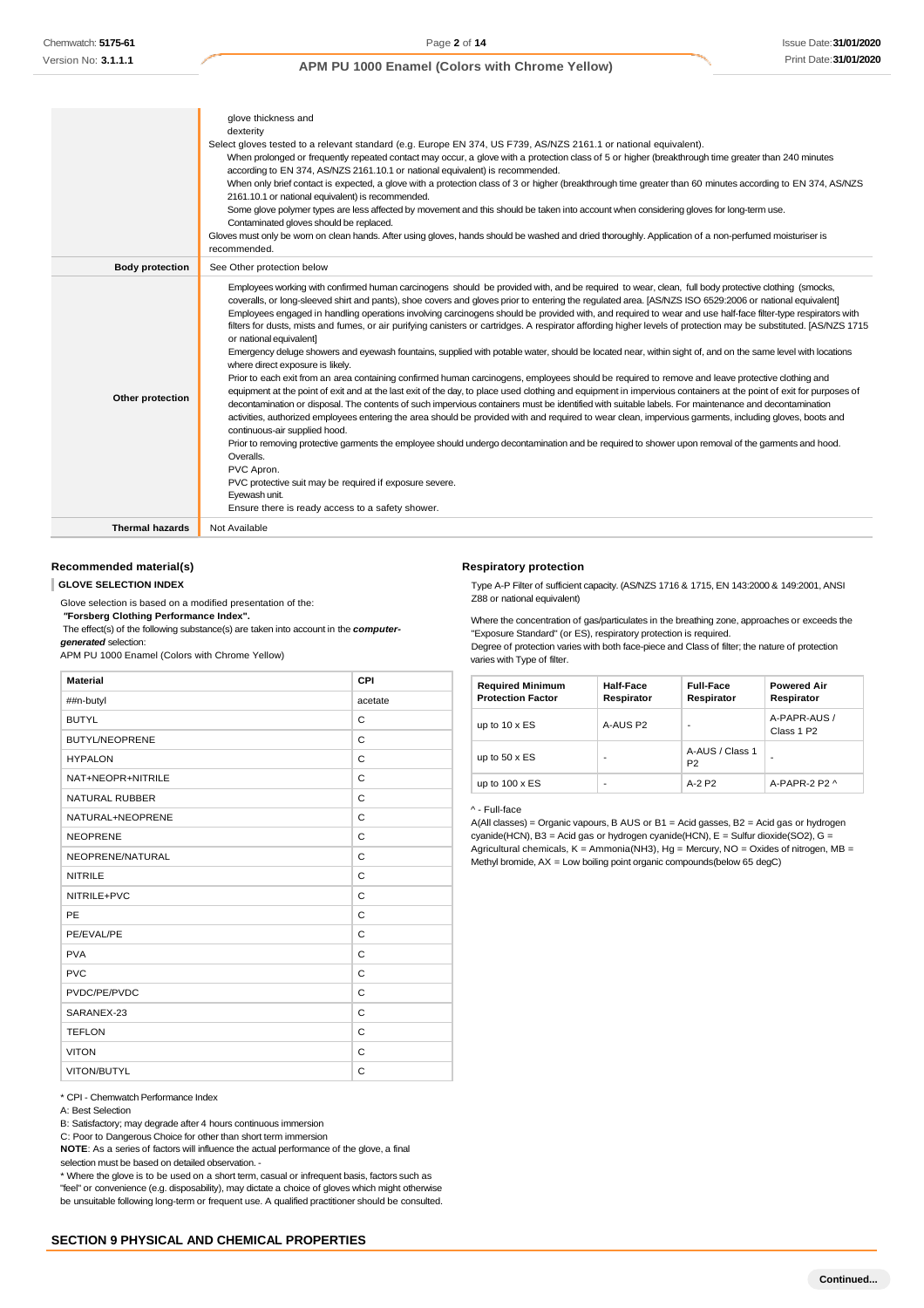# **Information on basic physical and chemical properties**

| Appearance                                      | Yellow flammable liquid; does not mix with water.   Viscosity: 70-80 KU |                                                   |                |
|-------------------------------------------------|-------------------------------------------------------------------------|---------------------------------------------------|----------------|
|                                                 |                                                                         |                                                   |                |
| <b>Physical state</b>                           | Liquid                                                                  | Relative density (Water = 1)                      | 1.26-1.30      |
| Odour                                           | Not Available                                                           | <b>Partition coefficient</b><br>n-octanol / water | Not Available  |
| <b>Odour threshold</b>                          | Not Available                                                           | Auto-ignition temperature<br>$(^{\circ}C)$        | Not Available  |
| pH (as supplied)                                | Not Applicable                                                          | Decomposition<br>temperature                      | Not Available  |
| Melting point / freezing<br>point (°C)          | Not Available                                                           | <b>Viscosity (cSt)</b>                            | Not Available  |
| Initial boiling point and<br>boiling range (°C) | Not Available                                                           | Molecular weight (g/mol)                          | Not Applicable |
| Flash point (°C)                                | 24                                                                      | <b>Taste</b>                                      | Not Available  |
| <b>Evaporation rate</b>                         | Not Available                                                           | <b>Explosive properties</b>                       | Not Available  |
| Flammability                                    | Flammable.                                                              | <b>Oxidising properties</b>                       | Not Available  |
| <b>Upper Explosive Limit (%)</b>                | Not Available                                                           | Surface Tension (dyn/cm or<br>$mN/m$ )            | Not Available  |
| Lower Explosive Limit (%)                       | Not Available                                                           | <b>Volatile Component (%vol)</b>                  | 50-60          |
| Vapour pressure (kPa)                           | Not Available                                                           | Gas group                                         | Not Available  |
| Solubility in water (g/L)                       | Immiscible                                                              | pH as a solution (1%)                             | Not Applicable |
| Vapour density $(Air = 1)$                      | Not Available                                                           | VOC g/L                                           | Not Available  |

# **SECTION 10 STABILITY AND REACTIVITY**

| Reactivity                            | See section 7                                                                                                                    |
|---------------------------------------|----------------------------------------------------------------------------------------------------------------------------------|
| <b>Chemical stability</b>             | Unstable in the presence of incompatible materials.<br>Product is considered stable.<br>Hazardous polymerisation will not occur. |
| Possibility of hazardous<br>reactions | See section 7                                                                                                                    |
| <b>Conditions to avoid</b>            | See section 7                                                                                                                    |
| Incompatible materials                | See section 7                                                                                                                    |
| Hazardous decomposition<br>products   | See section 5                                                                                                                    |

# **SECTION 11 TOXICOLOGICAL INFORMATION**

### **Information on toxicological effects**

| Inhaled             | Inhalation of vapours or aerosols (mists, fumes), generated by the material during the course of normal handling, may be harmful.<br>The acute toxicity of inhaled alkylbenzenes is best described by central nervous system depression. As a rule, these compounds may also act as general<br>anaesthetics.<br>Systemic poisoning produced by general anaesthesia is characterised by lightheadedness, nervousness, apprehension, euphoria, confusion, dizziness,<br>drowsiness, tinnitus, blurred or double vision, vomiting and sensations of heat, cold or numbness, twitching, tremors, convulsions, unconsciousness and<br>respiratory depression and arrest. Cardiac arrest may result from cardiovascular collapse. Bradycardia, and hypotension may also be produced.<br>Inhaled alkylbenzene vapours cause death in animals at air levels that are relatively similar (typically LC50s are in the range 5000 -8000 ppm for 4 to 8 hour<br>exposures). It is likely that acute inhalation exposure to alkylbenzenes resembles that to general anaesthetics.<br>Alkylbenzenes are not generally toxic other than at high levels of exposure. This may be because their metabolites have a low order of toxicity and are easily<br>excreted. There is little or no evidence to suggest that metabolic pathways can become saturated leading to spillover to alternate pathways. Nor is there<br>evidence that toxic reactive intermediates, which may produce subsequent toxic or mutagenic effects, are formed<br>Inhalation may result in chrome ulcers or sores of nasal mucosa and lung damage.<br>Acute effects from inhalation of high vapour concentrations may be chest and nasal irritation with coughing, sneezing, headache and even nausea. |
|---------------------|----------------------------------------------------------------------------------------------------------------------------------------------------------------------------------------------------------------------------------------------------------------------------------------------------------------------------------------------------------------------------------------------------------------------------------------------------------------------------------------------------------------------------------------------------------------------------------------------------------------------------------------------------------------------------------------------------------------------------------------------------------------------------------------------------------------------------------------------------------------------------------------------------------------------------------------------------------------------------------------------------------------------------------------------------------------------------------------------------------------------------------------------------------------------------------------------------------------------------------------------------------------------------------------------------------------------------------------------------------------------------------------------------------------------------------------------------------------------------------------------------------------------------------------------------------------------------------------------------------------------------------------------------------------------------------------------------------------------------------------------------------------|
| Ingestion           | Accidental ingestion of the material may be harmful; animal experiments indicate that ingestion of less than 150 gram may be fatal or may produce serious<br>damage to the health of the individual.<br>Considered an unlikely route of entry in commercial/industrial environments                                                                                                                                                                                                                                                                                                                                                                                                                                                                                                                                                                                                                                                                                                                                                                                                                                                                                                                                                                                                                                                                                                                                                                                                                                                                                                                                                                                                                                                                            |
| <b>Skin Contact</b> | Skin contact with the material may damage the health of the individual; systemic effects may result following absorption.<br>There is some evidence to suggest that this material can cause inflammation of the skin on contact in some persons.<br>Skin contact may result in severe irritation particularly to broken skin. Ulceration known as "chrome ulcers" may develop. Chrome ulcers and skin cancer are<br>significantly related.<br>Open cuts, abraded or irritated skin should not be exposed to this material<br>Entry into the blood-stream, through, for example, cuts, abrasions or lesions, may produce systemic injury with harmful effects. Examine the skin prior to the use<br>of the material and ensure that any external damage is suitably protected.                                                                                                                                                                                                                                                                                                                                                                                                                                                                                                                                                                                                                                                                                                                                                                                                                                                                                                                                                                                  |
| Eye                 | The material may be irritating to the eye, with prolonged contact causing inflammation. Repeated or prolonged exposure to irritants may produce conjunctivitis.                                                                                                                                                                                                                                                                                                                                                                                                                                                                                                                                                                                                                                                                                                                                                                                                                                                                                                                                                                                                                                                                                                                                                                                                                                                                                                                                                                                                                                                                                                                                                                                                |
| Chronic             | Substance accumulation, in the human body, is likely and may cause some concem following repeated or long-term occupational exposure.<br>Skin contact with the material is more likely to cause a sensitisation reaction in some persons compared to the general population.<br>There is ample evidence that this material can be regarded as being able to cause cancer in humans based on experiments and other information.<br>Harmful: danger of serious damage to health by prolonged exposure through inhalation, in contact with skin and if swallowed.<br>This material can cause serious damage if one is exposed to it for long periods. It can be assumed that it contains a substance which can produce severe<br>defects.<br>Ample evidence exists from experimentation that reduced human fertility is directly caused by exposure to the material.                                                                                                                                                                                                                                                                                                                                                                                                                                                                                                                                                                                                                                                                                                                                                                                                                                                                                              |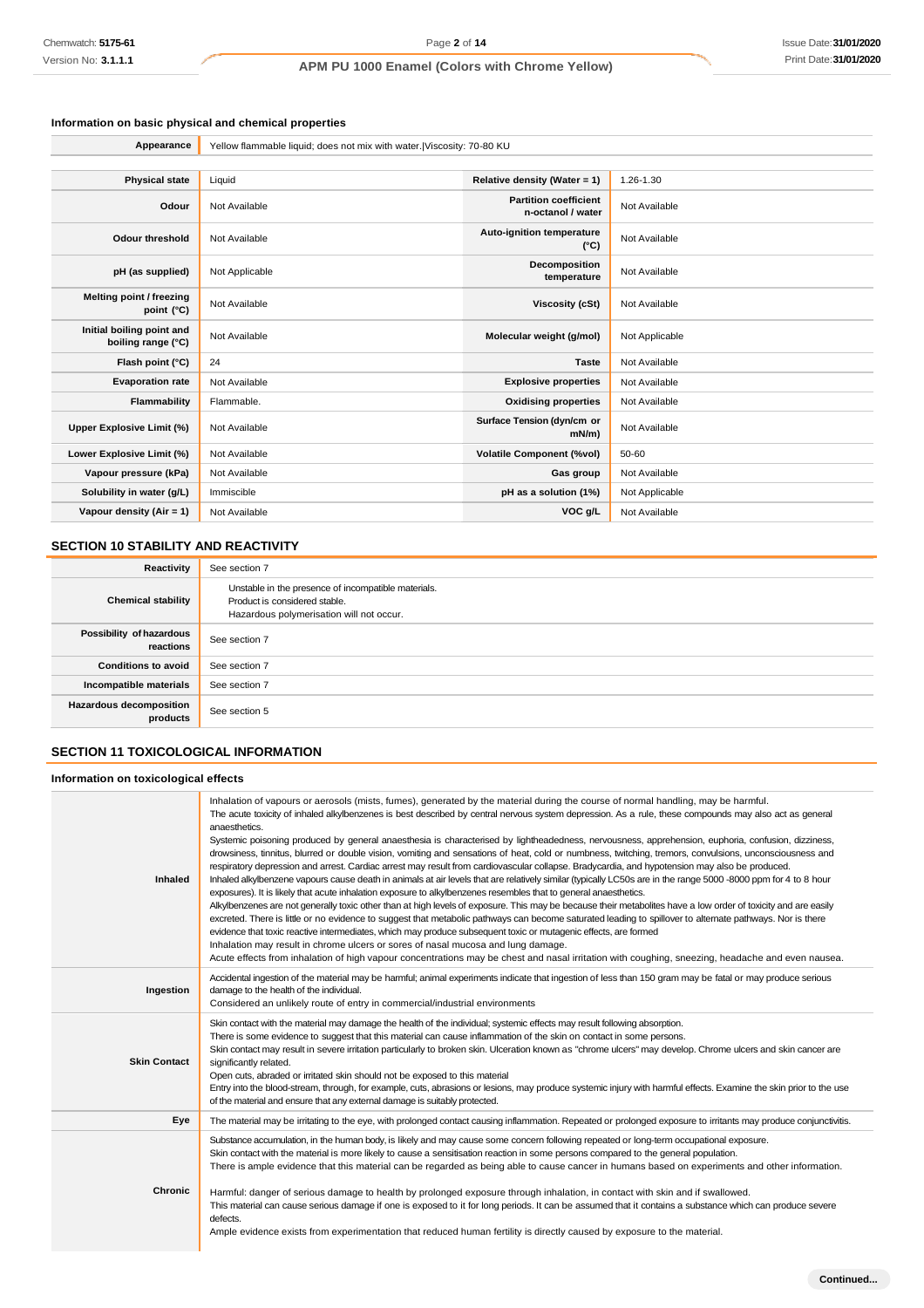|                                                               | Ample evidence exists that developmental disorders are directly caused by human exposure to the material.<br>There is some evidence that inhaling this product is more likely to cause a sensitisation reaction in some persons compared to the general population.<br>Lead, in large amounts, can affect the blood, nervous system, heart, glands, immune system and digestive system. Anaemia may occur.<br>Chromium (III) is an essential trace mineral. Chronic exposure to chromium (III) irritates the airways, malnourishes the liver and kidneys, causes fluid in the<br>lungs, and adverse effects on white blood cells, and also increases the risk of developing lung cancer.<br>Women exposed to xylene in the first 3 months of pregnancy showed a slightly increased risk of miscarriage and birth defects. Evaluation of workers chronically<br>exposed to xylene has demonstrated lack of genetic toxicity.<br>Lead can cross the placenta, and cause miscarriage, stillbirths and birth defects. Exposure before birth can cause mental retardation, behavioural disorders<br>and infant death. |                                                 |
|---------------------------------------------------------------|------------------------------------------------------------------------------------------------------------------------------------------------------------------------------------------------------------------------------------------------------------------------------------------------------------------------------------------------------------------------------------------------------------------------------------------------------------------------------------------------------------------------------------------------------------------------------------------------------------------------------------------------------------------------------------------------------------------------------------------------------------------------------------------------------------------------------------------------------------------------------------------------------------------------------------------------------------------------------------------------------------------------------------------------------------------------------------------------------------------|-------------------------------------------------|
|                                                               |                                                                                                                                                                                                                                                                                                                                                                                                                                                                                                                                                                                                                                                                                                                                                                                                                                                                                                                                                                                                                                                                                                                  |                                                 |
| APM PU 1000 Enamel<br>(Colors with Chrome                     | <b>TOXICITY</b>                                                                                                                                                                                                                                                                                                                                                                                                                                                                                                                                                                                                                                                                                                                                                                                                                                                                                                                                                                                                                                                                                                  | <b>IRRITATION</b>                               |
| Yellow)                                                       | Not Available                                                                                                                                                                                                                                                                                                                                                                                                                                                                                                                                                                                                                                                                                                                                                                                                                                                                                                                                                                                                                                                                                                    | Not Available                                   |
|                                                               | <b>TOXICITY</b><br>Oral (rat) LD50: >5000 mg/kg <sup>*</sup> . <sup>[2]</sup>                                                                                                                                                                                                                                                                                                                                                                                                                                                                                                                                                                                                                                                                                                                                                                                                                                                                                                                                                                                                                                    | <b>IRRITATION</b><br>*[Sudarshan Chemical Ind.] |
| lead sulfochromate                                            |                                                                                                                                                                                                                                                                                                                                                                                                                                                                                                                                                                                                                                                                                                                                                                                                                                                                                                                                                                                                                                                                                                                  | Nil reported                                    |
|                                                               |                                                                                                                                                                                                                                                                                                                                                                                                                                                                                                                                                                                                                                                                                                                                                                                                                                                                                                                                                                                                                                                                                                                  | Nil Reported                                    |
|                                                               |                                                                                                                                                                                                                                                                                                                                                                                                                                                                                                                                                                                                                                                                                                                                                                                                                                                                                                                                                                                                                                                                                                                  | Nil Reported.                                   |
|                                                               | <b>TOXICITY</b>                                                                                                                                                                                                                                                                                                                                                                                                                                                                                                                                                                                                                                                                                                                                                                                                                                                                                                                                                                                                                                                                                                  | <b>IRRITATION</b>                               |
|                                                               | dermal (rat) LD50: >2000 mg/kg <sup>[1]</sup>                                                                                                                                                                                                                                                                                                                                                                                                                                                                                                                                                                                                                                                                                                                                                                                                                                                                                                                                                                                                                                                                    | [PETROFIN]                                      |
| solvent naphtha petroleum,                                    | Inhalation (rat) LC50: > 0.59 mg/L/4 $H[2]$                                                                                                                                                                                                                                                                                                                                                                                                                                                                                                                                                                                                                                                                                                                                                                                                                                                                                                                                                                                                                                                                      | Eye (rabbit): Irritating                        |
| heavy aromatic                                                | Oral (bird) LD50: >2250 mg/kg <sup>[2]</sup>                                                                                                                                                                                                                                                                                                                                                                                                                                                                                                                                                                                                                                                                                                                                                                                                                                                                                                                                                                                                                                                                     |                                                 |
|                                                               | Oral (rat) LD50: >2000 mg/kg <sup>[1]</sup>                                                                                                                                                                                                                                                                                                                                                                                                                                                                                                                                                                                                                                                                                                                                                                                                                                                                                                                                                                                                                                                                      |                                                 |
|                                                               |                                                                                                                                                                                                                                                                                                                                                                                                                                                                                                                                                                                                                                                                                                                                                                                                                                                                                                                                                                                                                                                                                                                  |                                                 |
|                                                               | <b>TOXICITY</b>                                                                                                                                                                                                                                                                                                                                                                                                                                                                                                                                                                                                                                                                                                                                                                                                                                                                                                                                                                                                                                                                                                  | <b>IRRITATION</b>                               |
|                                                               | Dermal (rabbit) LD50: 10500 mg/kg <sup>[2]</sup>                                                                                                                                                                                                                                                                                                                                                                                                                                                                                                                                                                                                                                                                                                                                                                                                                                                                                                                                                                                                                                                                 | Dermal (rabbit):420 mg(open)-mild               |
| 2-ethoxyethyl acetate                                         | Inhalation (rat) LC50: >1500 ppm/8H <sup>[2]</sup>                                                                                                                                                                                                                                                                                                                                                                                                                                                                                                                                                                                                                                                                                                                                                                                                                                                                                                                                                                                                                                                               | Eye (rabbit): 40 mg - moderate                  |
|                                                               | Inhalation (rat) LC50: 12.1 mg/L/8 hd <sup>[2]</sup>                                                                                                                                                                                                                                                                                                                                                                                                                                                                                                                                                                                                                                                                                                                                                                                                                                                                                                                                                                                                                                                             |                                                 |
|                                                               | Oral (rat) LD50: 2700 mg/kg <sup>[2]</sup>                                                                                                                                                                                                                                                                                                                                                                                                                                                                                                                                                                                                                                                                                                                                                                                                                                                                                                                                                                                                                                                                       |                                                 |
|                                                               |                                                                                                                                                                                                                                                                                                                                                                                                                                                                                                                                                                                                                                                                                                                                                                                                                                                                                                                                                                                                                                                                                                                  |                                                 |
|                                                               | <b>TOXICITY</b>                                                                                                                                                                                                                                                                                                                                                                                                                                                                                                                                                                                                                                                                                                                                                                                                                                                                                                                                                                                                                                                                                                  | <b>IRRITATION</b>                               |
|                                                               | Dermal (rabbit) LD50: >14080 mg/kg <sup>[1]</sup>                                                                                                                                                                                                                                                                                                                                                                                                                                                                                                                                                                                                                                                                                                                                                                                                                                                                                                                                                                                                                                                                | * [PPG]                                         |
| n-butyl acetate                                               | Inhalation (rat) LC50: 2000 ppm/4Hg <sup>[2]</sup>                                                                                                                                                                                                                                                                                                                                                                                                                                                                                                                                                                                                                                                                                                                                                                                                                                                                                                                                                                                                                                                               | Eye (human): 300 mg                             |
|                                                               | Inhalation (rat) LC50: 390 ppm/4h <sup>[2]</sup>                                                                                                                                                                                                                                                                                                                                                                                                                                                                                                                                                                                                                                                                                                                                                                                                                                                                                                                                                                                                                                                                 | Eye (rabbit): 20 mg (open)-SEVERE               |
|                                                               | Oral (rat) LD50: 10736 mg/kg <sup>[1]</sup>                                                                                                                                                                                                                                                                                                                                                                                                                                                                                                                                                                                                                                                                                                                                                                                                                                                                                                                                                                                                                                                                      | Eye (rabbit): 20 mg/24h - moderate              |
|                                                               |                                                                                                                                                                                                                                                                                                                                                                                                                                                                                                                                                                                                                                                                                                                                                                                                                                                                                                                                                                                                                                                                                                                  | Skin (rabbit): 500 mg/24h-moderate              |
|                                                               | <b>TOXICITY</b>                                                                                                                                                                                                                                                                                                                                                                                                                                                                                                                                                                                                                                                                                                                                                                                                                                                                                                                                                                                                                                                                                                  | <b>IRRITATION</b>                               |
|                                                               | Dermal (rabbit) LD50: >1700 mg/kg <sup>[2]</sup>                                                                                                                                                                                                                                                                                                                                                                                                                                                                                                                                                                                                                                                                                                                                                                                                                                                                                                                                                                                                                                                                 | Eye (human): 200 ppm irritant                   |
|                                                               | Inhalation (rat) LC50: 5000 ppm/4h <sup>[2]</sup>                                                                                                                                                                                                                                                                                                                                                                                                                                                                                                                                                                                                                                                                                                                                                                                                                                                                                                                                                                                                                                                                | Eye (rabbit): 5 mg/24h SEVERE                   |
| xylene                                                        | Oral (rat) LD50: 4300 mg/kgt <sup>[2]</sup>                                                                                                                                                                                                                                                                                                                                                                                                                                                                                                                                                                                                                                                                                                                                                                                                                                                                                                                                                                                                                                                                      | Eye (rabbit): 87 mg mild                        |
|                                                               |                                                                                                                                                                                                                                                                                                                                                                                                                                                                                                                                                                                                                                                                                                                                                                                                                                                                                                                                                                                                                                                                                                                  | Skin (rabbit):500 mg/24h moderate               |
|                                                               |                                                                                                                                                                                                                                                                                                                                                                                                                                                                                                                                                                                                                                                                                                                                                                                                                                                                                                                                                                                                                                                                                                                  |                                                 |
| Legend:                                                       | 1. Value obtained from Europe ECHA Registered Substances - Acute toxicity 2.* Value obtained from manufacturer's SDS. Unless otherwise specified data<br>extracted from RTECS - Register of Toxic Effect of chemical Substances                                                                                                                                                                                                                                                                                                                                                                                                                                                                                                                                                                                                                                                                                                                                                                                                                                                                                  |                                                 |
| <b>LEAD SULFOCHROMATE</b>                                     | The following information refers to contact allergens as a group and may not be specific to this product.<br>Contact allergies quickly manifest themselves as contact eczema, more rarely as urticaria or Quincke's oedema. The pathogenesis of contact eczema<br>involves a cell-mediated (T lymphocytes) immune reaction of the delayed type. Other allergic skin reactions, e.g. contact urticaria, involve antibody-<br>mediated immune reactions. The significance of the contact allergen is not simply determined by its sensitisation potential: the distribution of the substance<br>and the opportunities for contact with it are equally important. A weakly sensitising substance which is widely distributed can be a more important allergen<br>than one with stronger sensitising potential with which few individuals come into contact. From a clinical point of view, substances are noteworthy if they<br>produce an allergic test reaction in more than 1% of the persons tested.<br>No significant acute toxicological data identified in literature search.                                |                                                 |
|                                                               | <b>WARNING:</b> This substance has been classified by the IARC as Group 1: <b>CARCINOGENIC TO HUMANS</b> .<br>Lead can cross the placenta, and cause miscarriage, stillbirths and birth defects. Exposure before birth can cause mental retardation, behavioural                                                                                                                                                                                                                                                                                                                                                                                                                                                                                                                                                                                                                                                                                                                                                                                                                                                 |                                                 |
|                                                               | disorders and infant death.<br>lead chromate: lead sulfate: Human lymphocyte mutagen                                                                                                                                                                                                                                                                                                                                                                                                                                                                                                                                                                                                                                                                                                                                                                                                                                                                                                                                                                                                                             |                                                 |
| <b>SOLVENT NAPHTHA</b><br>PETROLEUM, HEAVY<br><b>AROMATIC</b> | for petroleum:<br>This product contains benzene which is known to cause acute myeloid leukaemia and n-hexane which has been shown to metabolize to compounds which<br>are neuropathic.<br>This product contains toluene. There are indications from animal studies that prolonged exposure to high concentrations of toluene may lead to hearing<br>loss.<br>This product contains ethyl benzene and naphthalene from which there is evidence of tumours in rodents                                                                                                                                                                                                                                                                                                                                                                                                                                                                                                                                                                                                                                              |                                                 |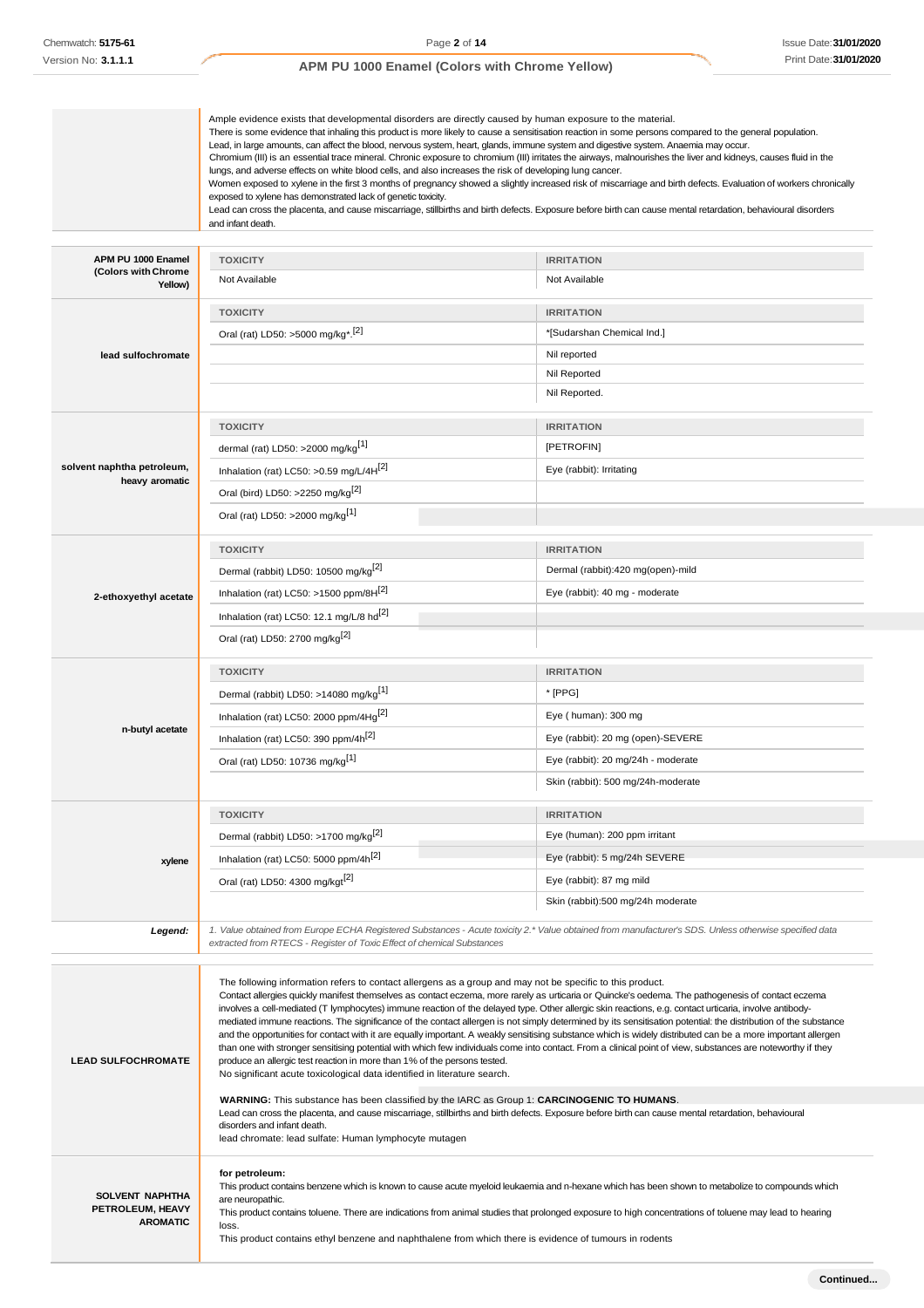|                        | Carcinogenicity: Inhalation exposure to mice causes liver tumours, which are not considered relevant to humans. Inhalation exposure to rats causes<br>kidney tumours which are not considered relevant to humans.<br>Mutagenicity: There is a large database of mutagenicity studies on gasoline and gasoline blending streams, which use a wide variety of endpoints and<br>give predominantly negative results. All in vivo studies in animals and recent studies in exposed humans (e.g. petrol service station attendants) have shown<br>negative results in mutagenicity assays.                                                                                                                                                                                                                             |
|------------------------|-------------------------------------------------------------------------------------------------------------------------------------------------------------------------------------------------------------------------------------------------------------------------------------------------------------------------------------------------------------------------------------------------------------------------------------------------------------------------------------------------------------------------------------------------------------------------------------------------------------------------------------------------------------------------------------------------------------------------------------------------------------------------------------------------------------------|
|                        | Reproductive Toxicity: Repeated exposure of pregnant rats to high concentrations of toluene (around or exceeding 1000 ppm) can cause developmental<br>effects, such as lower birth weight and developmental neurotoxicity, on the foetus. However, in a two-generation reproductive study in rats exposed to<br>gasoline vapour condensate, no adverse effects on the foetus were observed.<br>Human Effects: Prolonged/repeated contact may cause defatting of the skin which can lead to dermatitis and may make the skin more susceptible to<br>irritation and penetration by other materials.                                                                                                                                                                                                                 |
|                        | Lifetime exposure of rodents to gasoline produces carcinogenicity although the relevance to humans has been questioned. Gasoline induces kidney cancer<br>in male rats as a consequence of accumulation of the alpha2-microglobulin protein in hyaline droplets in the male (but not female) rat kidney. Such<br>abnormal accumulation represents lysosomal overload and leads to chronic renal tubular cell degeneration, accumulation of cell debris, mineralisation of<br>renal medullary tubules and necrosis. A sustained regenerative proliferation occurs in epithelial cells with subsequent neoplastic transformation with<br>continued exposure. The alpha2-microglobulin is produced under the influence of hormonal controls in male rats but not in females and, more importantly,<br>not in humans. |
| 2-ETHOXYETHYL ACETATE  | The material may cause skin irritation after prolonged or repeated exposure and may produce on contact skin redness, swelling, the production of vesicles,<br>scaling and thickening of the skin.<br>Exposure to the material for prolonged periods may cause physical defects in the developing embryo (teratogenesis).                                                                                                                                                                                                                                                                                                                                                                                                                                                                                          |
| <b>N-BUTYL ACETATE</b> | The material may produce severe irritation to the eye causing pronounced inflammation. Repeated or prolonged exposure to irritants may produce<br>conjunctivitis.<br>The material may cause skin irritation after prolonged or repeated exposure and may produce on contact skin redness, swelling, the production of vesicles,<br>scaling and thickening of the skin.                                                                                                                                                                                                                                                                                                                                                                                                                                            |
| <b>XYLENE</b>          | The material may produce severe irritation to the eye causing pronounced inflammation. Repeated or prolonged exposure to irritants may produce<br>conjunctivitis.<br>The material may cause skin irritation after prolonged or repeated exposure and may produce on contact skin redness, swelling, the production of vesicles,<br>scaling and thickening of the skin.<br>The substance is classified by IARC as Group 3:<br>NOT classifiable as to its carcinogenicity to humans.<br>Evidence of carcinogenicity may be inadequate or limited in animal testing.<br>Reproductive effector in rats                                                                                                                                                                                                                |
|                        |                                                                                                                                                                                                                                                                                                                                                                                                                                                                                                                                                                                                                                                                                                                                                                                                                   |

| <b>Acute Toxicity</b>                       | $\checkmark$ | Carcinogenicity                 | ✔                                                                                                                                                                  |
|---------------------------------------------|--------------|---------------------------------|--------------------------------------------------------------------------------------------------------------------------------------------------------------------|
| <b>Skin Irritation/Corrosion</b>            | $\circ$      | Reproductivity                  | $\checkmark$                                                                                                                                                       |
| <b>Serious Eye</b><br>Damage/Irritation     | $\circ$      | <b>STOT - Single Exposure</b>   | O                                                                                                                                                                  |
| <b>Respiratory or Skin</b><br>sensitisation | ັ            | <b>STOT - Repeated Exposure</b> | ✔                                                                                                                                                                  |
| <b>Mutagenicity</b>                         | ∾            | <b>Aspiration Hazard</b>        | O                                                                                                                                                                  |
|                                             |              | Legend:                         | $\blacktriangleright$ - Data required to make classification available<br>$\blacktriangleright$ - Data available but does not fill the criteria for classification |

*– Data Not Available to makeclassification*

**SECTION 12 ECOLOGICAL INFORMATION**

#### **Toxicity**

Very toxic to aquatic organisms, may cause long-term adverse effects in the aquatic environment.

Do NOT allow product to come in contact with surface waters or to intertidal areas below the mean high water mark. Do not contaminate water when cleaning equipment or disposing of equipment wash-waters.

Wastes resulting from use of the product must be disposed of on site or at approved waste sites.

For Aromatic Substances Series:

Environmental Fate: Large, molecularly complex polycyclic aromatic hydrocarbons, or PAHs, are persistent in the environment longer than smaller PAHs.

Atmospheric Fate: PAHs are 'semi-volatile substances" which can move between the atmosphere and the Earth's surface in repeated, temperature-driven cycles of deposition and volatilization. Terrestrial Fate: BTEX compounds have the potential to move through soil and contaminate ground water, and their vapors are highly flammable and explosive.

Ecotoxicity - Within an aromatic series, acute toxicity increases with increasing alkyl substitution on the aromatic nucleus. The order of most toxic to least in a study using grass shrimp and brown shrimp was dimethylnaphthalenes > methylnaphthalenes >naphthalenes. Anthrcene is a phototoxic PAH. UV light greatly increases the toxicity of anthracene to bluegill sunfish. Biological resources in strong sunlight are at more risk than those that are not. PAHs in general are more frequently associated with chronic risks.

For Organic Pigments:

Environmental Fate: Organic pigments are highly persistent in natural environments.

Atmospheric Fate: The chemical processes underlying breakdown of organic pigments through light or atmospheric conditions are difficult to clarify. Atmospheric contaminants, such as peroxides, which appear as the products of radiation, frequently start the degradation process.

Terrestrial Fate: Color pigments are protected from leaching into groundwater by the plastics, paints and inks that make up the final products incorporating color pigments. These substances will likely partition to soil and sediments. If these chemical are released equally into the three major environmental compartments, (air, water and soil), they will mainly partition into soil and sediments where they will persist. These substances have a high tendency to adsorb to soil, making them immobile. Evaporation from soil surfaces is not expected to occur. If released to soil, organic pigments are not expected to move out of the soil.

Aquatic Fate: With only a few recognized exceptions, organic and inorganic color pigments are extremely insoluble in water. Many pigments are visible in water at concentrations as low as 1 mg/L and pigmented waste waters are therefore usually highly colored and discharge in open waters presents an aesthetic problem. These substances are not expected to be readily or inherently biodegradable.

Ecotoxicity: Color pigments are not a threat to the environment when disposed of with solid waste in appropriate lined landfills. These compounds are non-toxic and are not expected to accumulate/concentrate in the food chain.

For Chromium: Chromium is poorly absorbed by cells found in microorganisms, plants and animals. Hexavalent chromate anions are readily transported into cells and toxicity is closely linked to the higher oxidation state

Ecotoxicity - Toxicity in Aquatic Organisms: Chromium is harmful to aquatic organisms in very low concentrations. Organisms consumed by fish species are very sensitive to low levels of chromium. Chromium is toxic to fish although less so in warm water. Marked decreases in toxicity are found with increasing pH or water hardness; changes in salinity have little if any effect. Chromium appears to make fish more susceptible to infection. High concentrations can damage and/or accumulate in various fish tissues and in invertebrates such as snails and worms.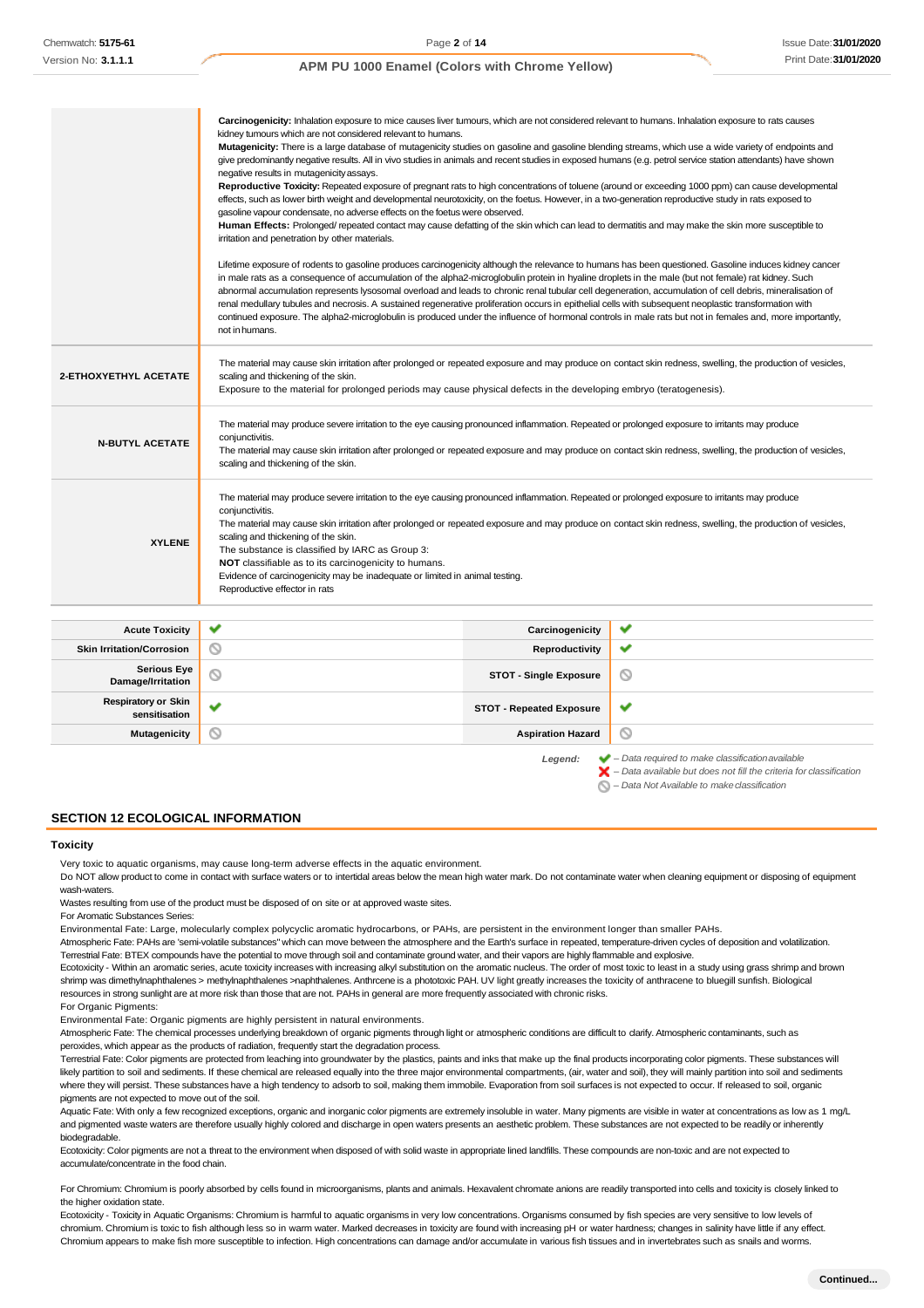Reproduction of water fleas is affected by exposure to 0.01 mg/kg hexavalent chromium/L. Toxicity of chromium in fresh-water organisms resulted in mortality rates of 50%. The most sensitive species to the hexavalent chromium anion are invertebrates, scud, fathead minnow, rainbow trout, cladoceran and water flea vertebrate species and quppy

Toxicity in Microorganisms: In general, toxicity for most microorganisms occurs in the range of 0.05 -5 mg chromium/kg. Trivalent chromium is less toxic than the hexavalent form. The main signs of toxicity are inhibition of growth and the inhibition of photosynthesis or protein synthesis. Gram-negative soil bacteria are generally more sensitive to hexavalent chromium (1-12 mg/kg) than the gram-positive types. Toxicity to trivalent chromium is not observed at similar levels. Soil microbial transformation processes such as nitrification may be affected by low levels of hexavalent chromium (1 mg/kg). Chromium should not be introduced to municipal sewage treatment facilities.

Toxicity in Plants: Chromium in high concentrations can be toxic for plants. The main feature of chromium intoxication is chlorosis, which is similar to iron deficiency. Chromium affects carbohydrate metabolism and leaf chlorophyll concentration decreases with hexavalent chromium concentration (0.01-1 mg/L). The hexavalent form appears to more toxic than the trivalent species. Water Standards: Chromium is identified as a hazardous substance in the Federal (U.S.) Water Pollution Control Act and further regulated by Clean Air Water Act Amendments (US). These regulations apply to discharge. The US Primary drinking water Maximum Contaminant Level (MCL), for chromium, is 0.05 mg/L. (total chromium). For chromium:

Aquatic Fate - Most chromium released into water will be deposited in the sediment. A small percentage of chromium can be found in soluble and insoluble forms with soluble chromium making up a very small percentage of the total chromium. Most of the soluble chromium is present as chromium (VI) and soluble chromium (III) complexes. In the aquatic phase, chromium (III) occurs mostly as suspended solids adsorbed onto clayish materials, organics, or iron oxide present in water. Soluble forms and suspended chromium can undergo intramedia transport. Chromium (VI) in water will eventually be reduced to chromium (III) by organic matter in the water. This process may be slower depending on the type and amount of organic material present and on the redox condition of the water. The reaction was generally faster under anaerobic than aerobic conditions. The oxidation of chromium (III) to chromium (VI) during chlorination of water was highest in the pH range of 5.5 - 6.0.

Atmospheric Fate: Transport of chromium from water to the atmosphere is not likely, except by transport in windblown sea sprays.

Terrestrial Fate: Ecotoxicity - Bioaccumulation is not expected to occur in rainbow trout. Bioaccumulation in bottom feeder bivalves, such as the oyster, blue mussel, and soft shell clam is low. Chromium ranges from slightly toxic to highly toxic in water fleas. Chromium is not expected to biomagnify in the aquatic food chain. Chromium (III) has very low solubility and low mobility in the environment and low toxicity in living organisms. In these forms, chromium is relatively soluble, mobile, and toxic to living organisms. Plants - Bioaccumulation of chromium from soil to above ground parts of plants is unlikely. There is no indication of biomagnification of chromium along the terrestrial food chain (soil-plant-animal). Chromium concentration in plants may vary with geographic location. Soil - Chromium (VI) may be present in soil as chromate and chromic acid. The fate of chromium in soil is dependent upon the chromium species, which is a function of redox potential and soil pH. Most commonly, soil chromium is in the chromium (III) state. In deeper, anaerobic soils, chromium (VI) will be reduced to chromium (III) by disulfur and ferrous sulfate in soil. The reduction of chromium (VI) to chromium (III) is possible in aerobic soils that contain appropriate organic energy sources. The reduction of chromium (VI) to chromium (III) is facilitated by low pH. Chromium (VI) may exist in the aerobic zone of some natural soil. The oxidation of chromium (III) to chromium (VI) is facilitated by the presence of low oxidisable organic substances, oxygen, manganese dioxide, and moisture. However, when availability of mobile chromium (III) is low, a large portion of chromium in soil will not be oxidized to chromium (VI), even in the presence of magnesium dioxide and favorable pH. Organic forms of chromium (III) are more easily oxidized than insoluble oxides. Factors affecting the microbial reduction of chromium (VI) to chromium (III) include biomass concentration, initial chromium (VI) concentration, temperature, pH, carbon source, oxidation-reduction potential and the presence of both oxyanions and metal cations. Although high levels of chromium (VI) are toxic to most microbes, several resistant bacterial species have been identified which could ultimately be employed in remediation strategies. Most soil chromium is present mainly as insoluble chromium oxide and nH20 and is not very mobile. Chromium was not found in leachate from soil, possibly because it formed complexes with organic matter. The leachability of chromium (VI) increases as soil pH increases. A small percentage of total chromium in soil exists as soluble chromium (VI) and chromium (III), which are more mobile in soil. Sorption depends primarily on the clay content of the soil and, to a lesser extent, on the amount of iron oxide and the organic content. Ecotoxicity: Chromium irreversibly sorbed onto soil will not be bioavailable to plants and animals under any condition.

Atmospheric Fate: Chromium in soil may be transported to the atmosphere as an aerosol. The low pH of acid rain may facilitate leaching of acid-soluble chromium (III) and (VI) into soil. In the atmosphere, chromium (VI) may be reduced to chromium (III) at a significant rate if vanadium (V2+, V3+ and VO+), ferrous sulfate, bicarbonate ions and arsenic are present. The estimated half life of atmospheric chromium (VI) reduction to chromium (III) has been reported to be from 16 hrs to about 5 days. Aquatic Fate: Surface runoff can transport soluble and bulk precipitates of chromium to surface water. Soluble and unadsorbed chromium (III) and (VI) complexes in soil may leach into groundwater. For Lead:

Environmental Fate: Lead is assessed as low hazard if it remains in its solid, massive, metallic form. Lead, in the form of alkyls, has been introduced to the environment primarily from leaded gasoline/petrol. These are converted to water-soluble lead compounds of high toxicity and availability to plants.

Atmospheric Fate: Lead is primarily an atmospheric pollutant that enters soil and water as fallout, a process determined by the physical form involved and particle size. Lead, in the form of alkyls, has been introduced to the environment primarily from leaded gasoline/petrol. Lead is absorbed by mammals/humans via vapors, contaminated dust, and fumes

Terrestrial Fate: Soil - Lead alkyls easily leach from soil to contaminate water sources close to highways. Plants - Lead alkyls that have been converted to water soluble lead compounds have high toxicity/availability to plants.

Aquatic Fate: Lead that has entered the aquatic system is expected to be found in sediments.

Ecotoxicity: Soluble or insoluble lead may enter the environment and accumulate.

#### **DO NOT** discharge into sewer or waterways.

#### **Persistence and degradability**

| Ingredient            | Persistence: Water/Soil     | Persistence: Air              |
|-----------------------|-----------------------------|-------------------------------|
| 2-ethoxyethyl acetate | LOW                         | LOW                           |
| n-butyl acetate       | LOW                         | LOW                           |
| xylene                | HIGH (Half-life = 360 days) | LOW (Half-life $= 1.83$ days) |

#### **Bioaccumulative potential**

| Ingredient                                   | <b>Bioaccumulation</b>   |
|----------------------------------------------|--------------------------|
| solvent naphtha petroleum,<br>heavy aromatic | LOW (BCF = $159$ )       |
| 2-ethoxyethyl acetate                        | LOW (LogKOW = $0.5898$ ) |
| n-butyl acetate                              | $LOW (BCF = 14)$         |
| xylene                                       | $MEDIUM (BCF = 740)$     |

#### **Mobility in soil**

| Ingredient            | Mobility               |
|-----------------------|------------------------|
| 2-ethoxyethyl acetate | $MEDIUM (KOC = 2.093)$ |
| n-butyl acetate       | LOW ( $KOC = 20.86$ )  |

### **SECTION 13 DISPOSAL CONSIDERATIONS**

#### **Waste treatment methods**

Containers may still present a chemical hazard/ danger when empty.

▶ Return to supplier for reuse/ recycling if possible.

**Product /Packaging disposal** Otherwise:

If container can not be cleaned sufficiently well to ensure that residuals do not remain or if the container cannot be used to store the same product, then puncture containers, to prevent re-use, and bury at an authorised landfill.

Where possible retain label warnings and MSDS and observe all notices pertaining to the product.

Legislation addressing waste disposal requirements may differ by country, state and/ or territory. Each user must refer to laws operating in their area. In some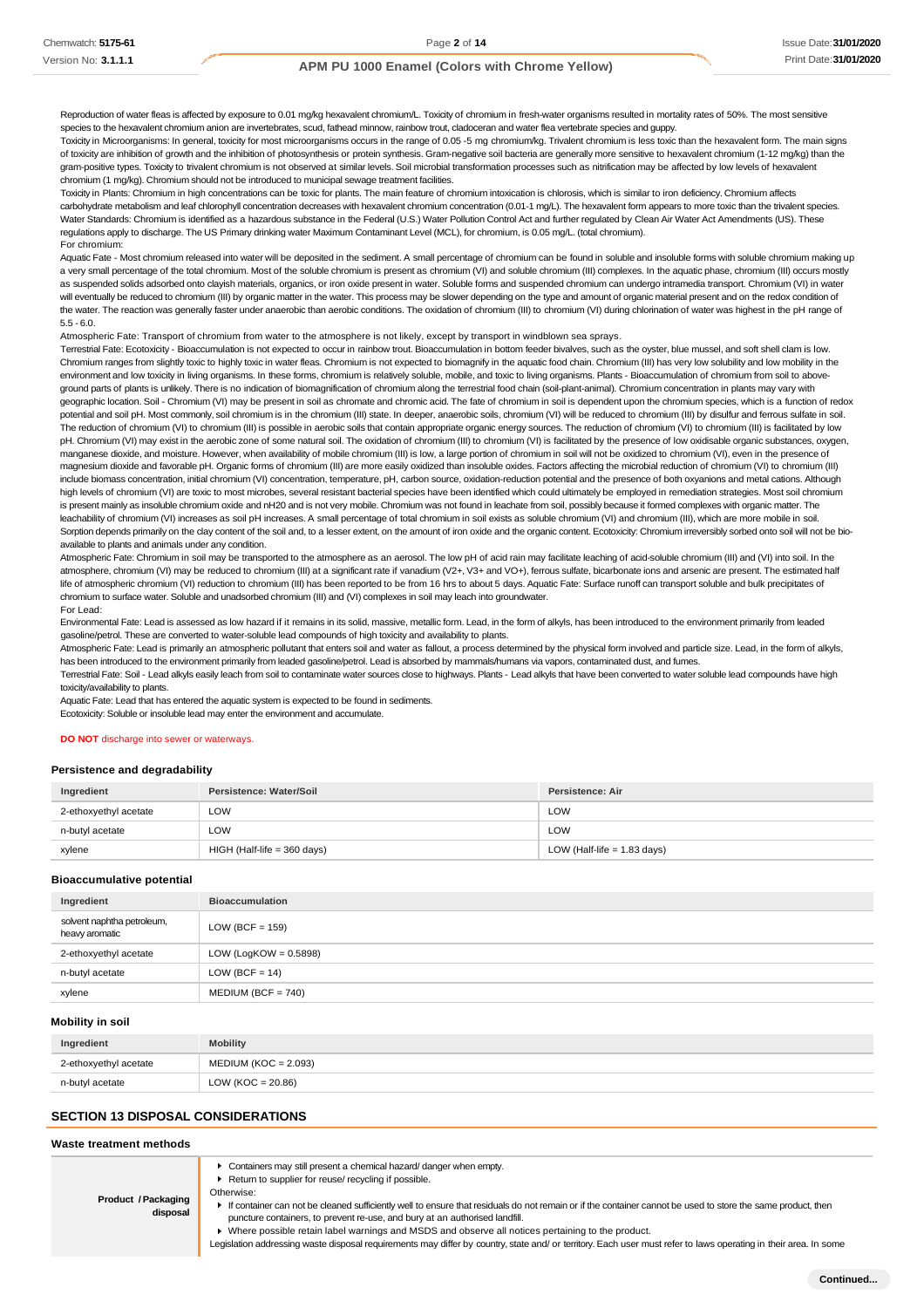| areas, certain wastes must be tracked.                                                                                                                                                |
|---------------------------------------------------------------------------------------------------------------------------------------------------------------------------------------|
| A Hierarchy of Controls seems to be common - the user should investigate:                                                                                                             |
| Reduction                                                                                                                                                                             |
| $\triangleright$ Reuse                                                                                                                                                                |
| $\triangleright$ Recycling                                                                                                                                                            |
| • Disposal (if all else fails)                                                                                                                                                        |
| This material may be recycled if unused, or if it has not been contaminated so as to make it unsuitable for its intended use. If it has been contaminated, it may be                  |
| possible to reclaim the product by filtration, distillation or some other means. Shelf life considerations should also be applied in making decisions of this type.                   |
| Note that properties of a material may change in use, and recycling or reuse may not always be appropriate.                                                                           |
| DO NOT allow wash water from cleaning or process equipment to enter drains.                                                                                                           |
| If may be necessary to collect all wash water for treatment before disposal.                                                                                                          |
| In all cases disposal to sewer may be subject to local laws and regulations and these should be considered first.                                                                     |
| • Where in doubt contact the responsible authority.                                                                                                                                   |
| Recycle wherever possible.                                                                                                                                                            |
| ► Consult manufacturer for recycling options or consult local or regional waste management authority for disposal if no suitable treatment or disposal facility<br>can be identified. |
| • Dispose of by: burial in a land-fill specifically licenced to accept chemical and / or pharmaceutical wastes or Incineration in a licenced apparatus (after                         |
| admixture with suitable combustible material).                                                                                                                                        |
| Decontaminate empty containers. Observe all label safeguards until containers are cleaned and destroyed.                                                                              |
|                                                                                                                                                                                       |

# **SECTION 14 TRANSPORT INFORMATION**

| <b>Labels Required</b>  |                               |
|-------------------------|-------------------------------|
|                         | <b>HARMAN</b><br><b>LIGHT</b> |
| <b>Marine Pollutant</b> |                               |
| Land transport (UN)     |                               |

| <b>UN number</b>             | 1263                                                                                                                                                                                          |  |
|------------------------------|-----------------------------------------------------------------------------------------------------------------------------------------------------------------------------------------------|--|
| Packing group                | Ш                                                                                                                                                                                             |  |
| UN proper shipping name      | PAINT (including paint, lacquer, enamel, stain, shellac, varnish, polish, liquid filler and liquid lacquer base) or PAINT RELATED MATERIAL (including paint<br>thinning or reducing compound) |  |
| <b>Environmental hazard</b>  | No relevant data                                                                                                                                                                              |  |
| Transport hazard class(es)   | Class<br>3<br>Subrisk<br>Not Applicable                                                                                                                                                       |  |
| Special precautions for user | Special provisions<br>163;223;367<br>Limited quantity<br>5L                                                                                                                                   |  |

# **Air transport (ICAO-IATA / DGR)**

| <b>UN number</b>             | 1263                                                                                                                                                                                                                                                                                        |  |                                                         |  |
|------------------------------|---------------------------------------------------------------------------------------------------------------------------------------------------------------------------------------------------------------------------------------------------------------------------------------------|--|---------------------------------------------------------|--|
| Packing group                | Ш                                                                                                                                                                                                                                                                                           |  |                                                         |  |
| UN proper shipping name      | Paint (including paint, lacquer, enamel, stain, shellac, varnish, polish, liquid filler and liquid lacquer base); Paint related material (including paint thinning or<br>reducing compounds)                                                                                                |  |                                                         |  |
| <b>Environmental hazard</b>  | No relevant data                                                                                                                                                                                                                                                                            |  |                                                         |  |
| Transport hazard class(es)   | 3<br><b>ICAO/IATA Class</b><br>ICAO / IATA Subrisk<br>Not Applicable<br><b>ERG Code</b><br>3L                                                                                                                                                                                               |  |                                                         |  |
| Special precautions for user | Special provisions<br>Cargo Only Packing Instructions<br>Cargo Only Maximum Qty / Pack<br>Passenger and Cargo Packing Instructions<br>Passenger and Cargo Maximum Qty / Pack<br>Passenger and Cargo Limited Quantity Packing Instructions<br>Passenger and Cargo Limited Maximum Qty / Pack |  | A3 A72 A192<br>366<br>220L<br>355<br>60L<br>Y344<br>10L |  |

### **Sea transport (IMDG-Code / GGVSee)**

| <b>IIN numl</b> | 1263<br>$\sim$ $\sim$ |
|-----------------|-----------------------|
| Dock            | Ш                     |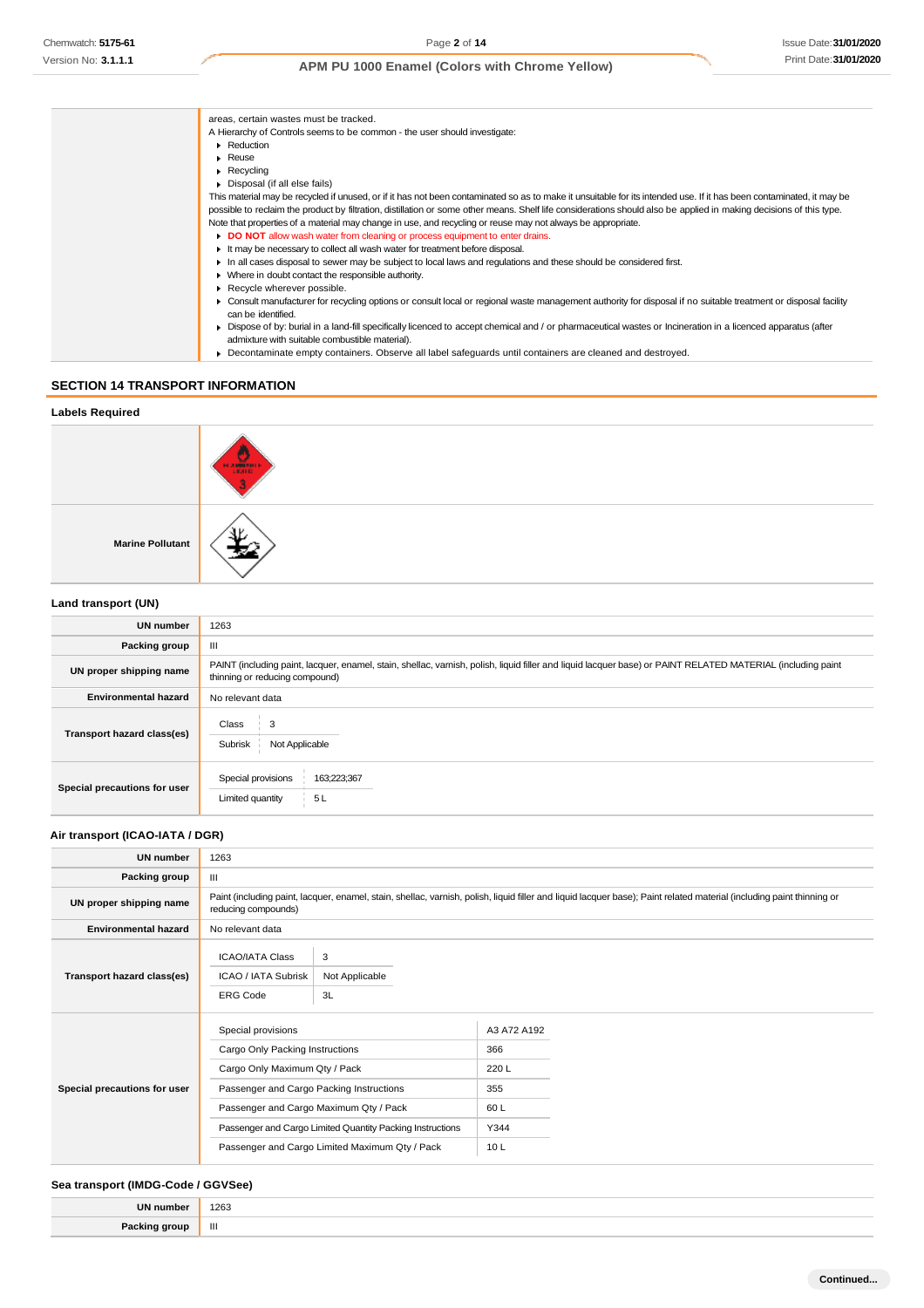| UN proper shipping name      | PAINT (including paint, lacquer, enamel, stain, shellac, varnish, polish, liquid filler and liquid lacquer base) or PAINT RELATED MATERIAL (including paint<br>thinning or reducing compound) |                                   |  |
|------------------------------|-----------------------------------------------------------------------------------------------------------------------------------------------------------------------------------------------|-----------------------------------|--|
| <b>Environmental hazard</b>  | Not Applicable                                                                                                                                                                                |                                   |  |
| Transport hazard class(es)   | <b>IMDG Class</b><br>3<br><b>IMDG Subrisk</b><br>Not Applicable                                                                                                                               |                                   |  |
| Special precautions for user | <b>EMS Number</b><br>Special provisions<br><b>Limited Quantities</b>                                                                                                                          | $F-E$ , S-E<br>163 223 955<br>5 L |  |

### **Transport in bulk according to Annex II of MARPOL 73 / 78 and the IBC code**

| Source                                                                                | Ingredient            | <b>Pollution Category</b> |
|---------------------------------------------------------------------------------------|-----------------------|---------------------------|
| IMO MARPOL 73/78 (Annex<br>II) - List of Noxious Liquid<br>Substances Carried in Bulk | 2-ethoxyethyl acetate | $\checkmark$              |
| IMO MARPOL 73/78 (Annex<br>II) - List of Noxious Liquid<br>Substances Carried in Bulk | n-butyl acetate       | $\checkmark$              |
| IMO MARPOL 73/78 (Annex<br>II) - List of Noxious Liquid<br>Substances Carried in Bulk | xylene                | $\checkmark$              |

#### **SECTION 15 REGULATORY INFORMATION**

#### **Safety, health and environmental regulations / legislation specific for the substance or mixture**

#### **LEAD SULFOCHROMATE(1344-37-2) IS FOUND ON THE FOLLOWING REGULATORY LISTS**

International Agency for Research on Cancer (IARC) - Agents Classified by the IARC Monographs

# **SOLVENT NAPHTHA PETROLEUM, HEAVY AROMATIC(64742-94-5) IS FOUND ON THE FOLLOWING REGULATORY LISTS**

Not Applicable

#### **2-ETHOXYETHYL ACETATE(111-15-9) IS FOUND ON THE FOLLOWING REGULATORY LISTS**

Singapore Permissible Exposure Limits of Toxic Substances

#### **N-BUTYL ACETATE(123-86-4) IS FOUND ON THE FOLLOWING REGULATORY LISTS**

Singapore Permissible Exposure Limits of Toxic Substances

#### **XYLENE(1330-20-7) IS FOUND ON THE FOLLOWING REGULATORY LISTS**

International Agency for Research on Cancer (IARC) - Agents Classified by the IARC Monographs

Singapore Permissible Exposure Limits of Toxic Substances

| <b>National Inventory</b>               | <b>Status</b>                                                                                                                                                                                   |
|-----------------------------------------|-------------------------------------------------------------------------------------------------------------------------------------------------------------------------------------------------|
| Australia - AICS                        | Y                                                                                                                                                                                               |
| Canada - DSL                            | Y                                                                                                                                                                                               |
| Canada - NDSL                           | N (xylene; n-butyl acetate; 2-ethoxyethyl acetate; solvent naphtha petroleum, heavy aromatic; lead sulfochromate)                                                                               |
| China - IECSC                           | Y                                                                                                                                                                                               |
| Europe - EINEC / ELINCS /<br><b>NLP</b> | Y                                                                                                                                                                                               |
| Japan - ENCS                            | Y                                                                                                                                                                                               |
| Korea - KECI                            | Y                                                                                                                                                                                               |
| New Zealand - NZIoC                     | Y                                                                                                                                                                                               |
| Philippines - PICCS                     | Y                                                                                                                                                                                               |
| USA - TSCA                              | Y                                                                                                                                                                                               |
| Legend:                                 | Y = All ingredients are on the inventory N = Not determined or one or more ingredients are not on the inventory and are not exempt from listing(see specific<br><i>ingredients in brackets)</i> |

#### **SECTION 16 OTHER INFORMATION**

#### **Other information**

Classification of the preparation and its individual components has drawn on official and authoritative sources as well as independent review by the Chemwatch Classification committee using available literature references.

A list of reference resources used to assist the committee may be found at:

[www.chemwatch.net](http://www.chemwatch.net/)

The (M)SDS is a Hazard Communication tool and should be used to assist in the Risk Assessment. Many factors determine whether the reported Hazards are Risks in the workplace or other settings. Risks may be determined by reference to Exposures Scenarios. Scale of use, frequency of use and current or available engineering controls must be considered.

This document is copyright.

Apart from any fair dealing for the purposes of private study, research, review or criticism, as permitted under the Copyright Act, no part may be reproduced by any process without written permission from CHEMWATCH.